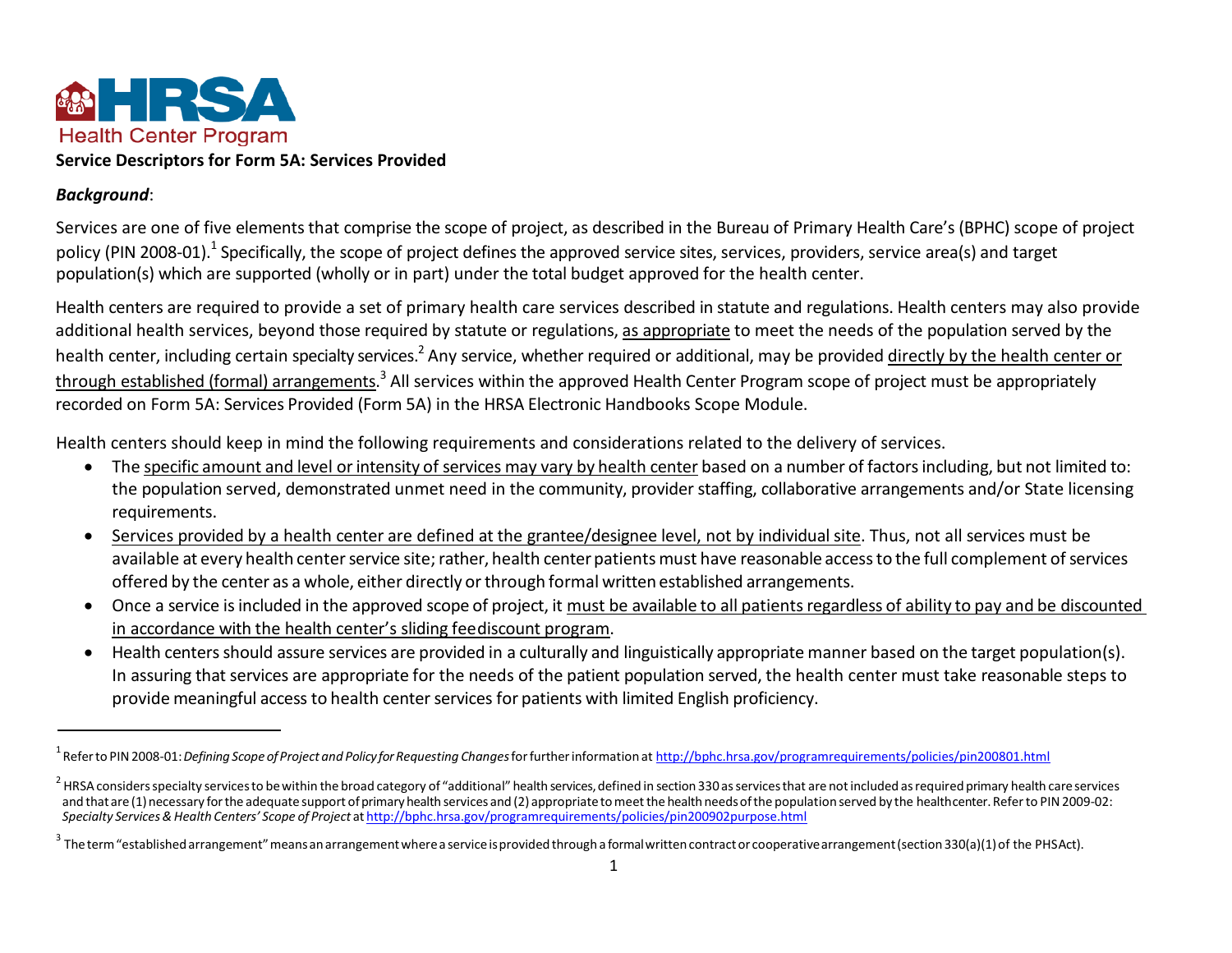#### *Overview*

The Form 5A service descriptors outline the general elementsfor allservices, both Required and Additional, to assist in accurate recording of the approved Health Center Program scope of project.<sup>4</sup>

The descriptors are broadly written to acknowledge the variety of staff and provider types that may deliver any one service and to ensure individual health centers understand where and how to appropriately record the services they provide within the Health Center Program scope of project on Form 5A. For example, in the case of obstetrical care, the service may be provided by a family practice physician, certified nurse midwife, OB/GYN physician, and/or other appropriate provider. Additionally, both clinical and non-clinical workers (e.g., physician assistants, registered nurses, promotoras, community workers, doulas) may provide or support the delivery of a service. All providers must be properly credentialed and privileged (i.e., appropriately trained and licensed) to perform any service(s), activities and/or procedures on behalf of the health center.<sup>5</sup> In addition, health centers must ensure that any/all Federal, State and local standards/accreditation requirements of the facility where the service is provided have been met.

# *Descriptors for Required Services:*

Health centers are required to provide, either directly or through an established arrangement, a set of primary health care services. The descriptors for the Required Services provide a "floor" for what elements, at a minimum, are included for a particular service. In addition, where applicable the descriptors:

- Provide detail as to what "may" (but is not required to) be included for a particular service to account for health centers that may provide a more expansive or an intense level of a service. In these instances, a separate change in scope (CIS) request is not needed.
- Identify a "ceiling" that clarifies what is not included in a particular service and thus where a separate change in scope request is required.

 $^4$  Kev benefits that health centers should consider and/or actively plan to address prior to requesting a change in scope include Medicaid and Medicare FQHC reimbursement, FTCA coverage (eligible to grantees only), and 340B Drug Pricing benefits for a specific service, as appropriate. While identification within a scope of project is required for participation in these programs, it is not a guarantee that these benefits will be realized. Each of these programs has a specific application process and a comprehensive set of requirements, of which scope of project is only one.

 $<sup>5</sup>$  For further information, review the Health Center Program Compliance Manual, Chapter 5: Clinical Staffing available at:</sup> [https://bphc.hrsa.gov/programrequirements/compliancemanual/index.html.](https://bphc.hrsa.gov/programrequirements/compliancemanual/index.html)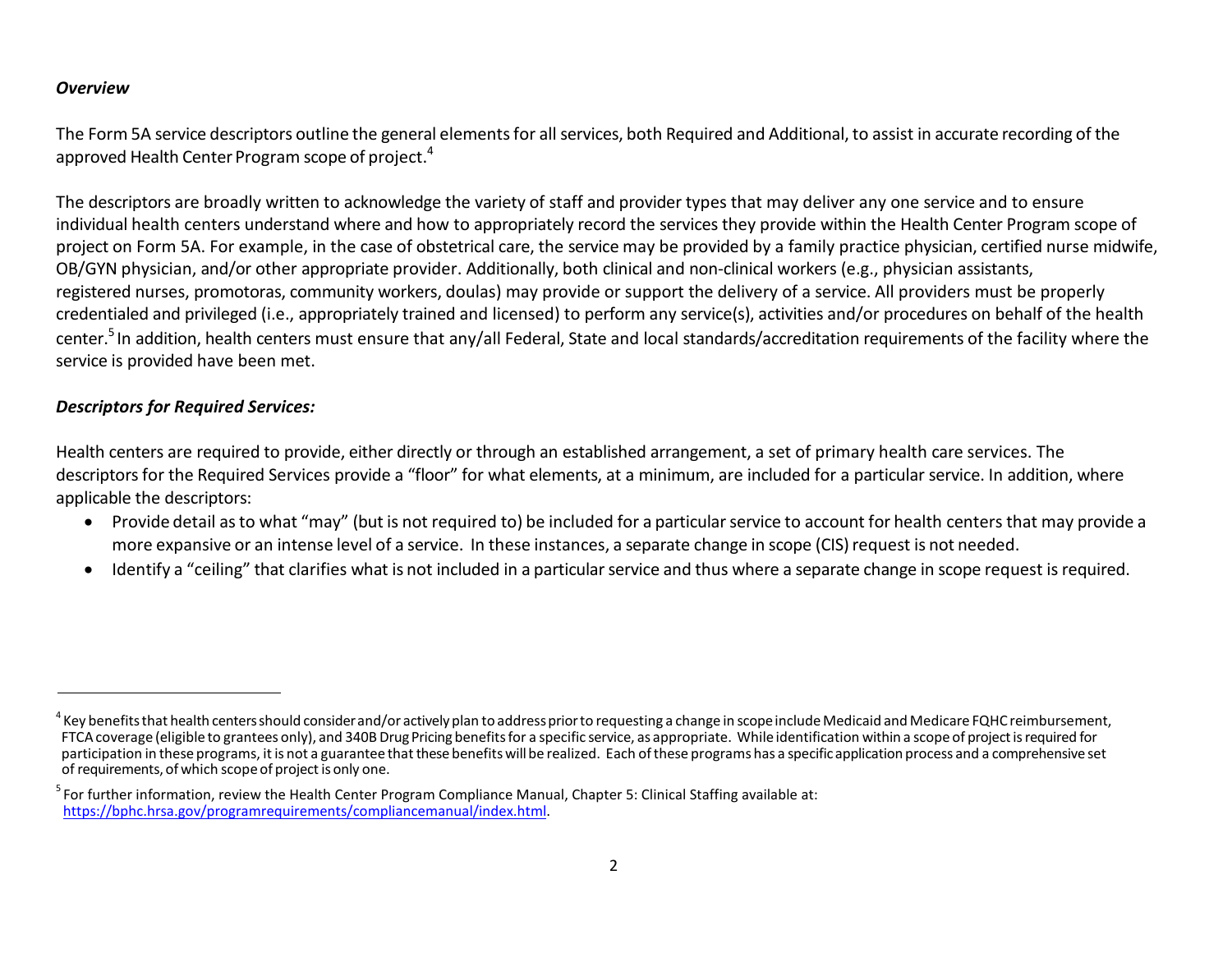## *Descriptors for Additional Services:*

When considering what additional services to provide, health centers should thoroughly investigate the costs, benefits, and risks before making such decisions. In general, a health center must prioritize making required primary health services available to all patients before proposing to add additional health services, including additional specialty services. Each health center must determine whether adding additional services as part of approved scope of project is appropriate for the population served, demonstrated unmet need, and other relevant factors.

The descriptors for Additional Services:

- Provide detail asto what "may" (but is not required to) also be included for a particular service to account for health centers that may provide a more expansive or an intense level of a service. In these instances, a separate change in scope request is not needed.
- Identify a "ceiling" that clarifies what is not included in a particular service and thus where a separate change in scope request is required.

Specialty Services are recorded under Additional Services, on Form 5A.

• When a proposed specialty service change in scope request is approved, only those aspects of the specialty service, described within the change in scope request, will be included within the approved scope of project.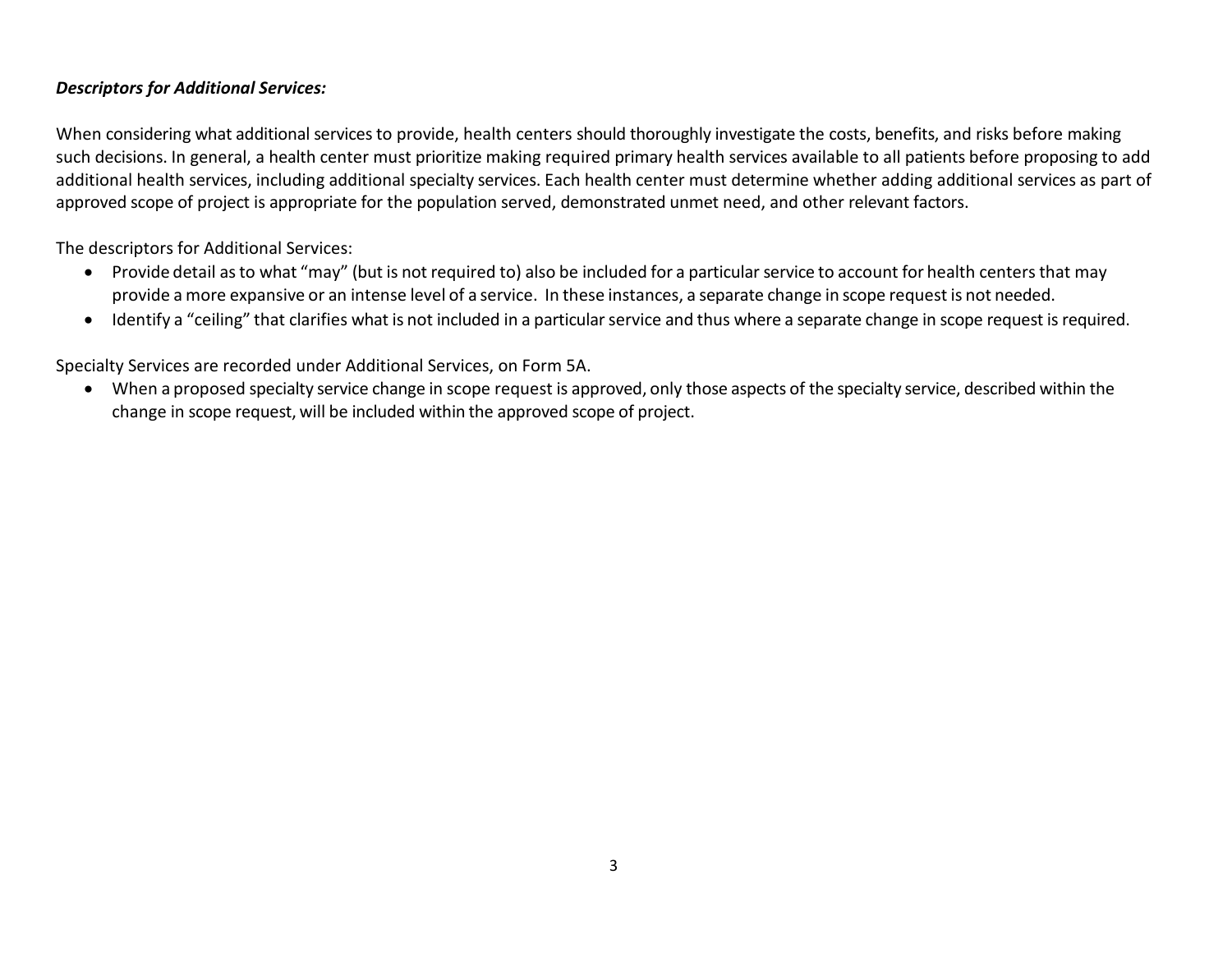# **Table of Contents**

| 0 |  |
|---|--|
| o |  |
| O |  |
|   |  |
|   |  |
|   |  |
|   |  |
|   |  |
|   |  |
|   |  |
|   |  |
|   |  |
|   |  |
|   |  |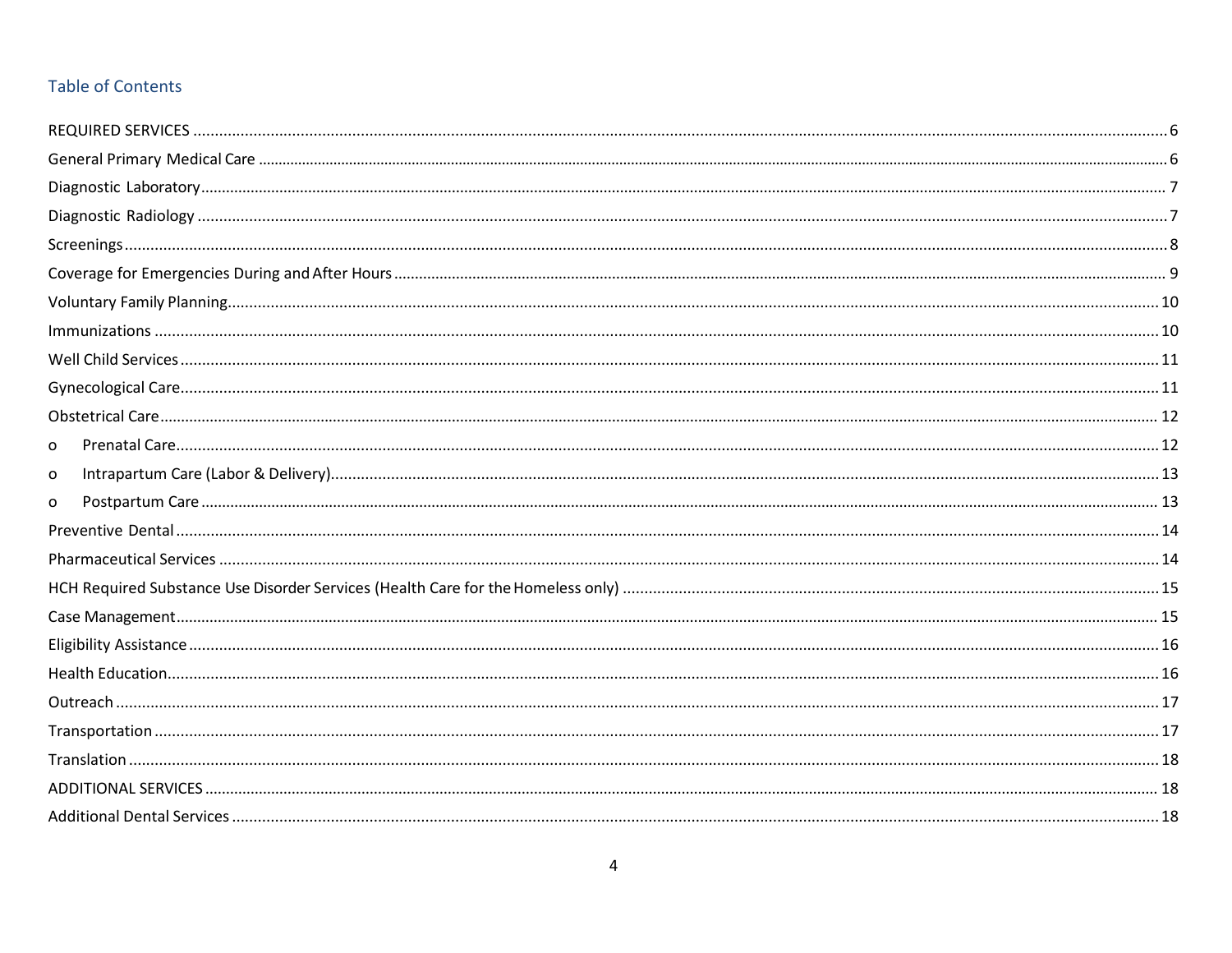| $\Omega$ |  |
|----------|--|
| $\Omega$ |  |
|          |  |
|          |  |
|          |  |
|          |  |
|          |  |
|          |  |
|          |  |
|          |  |
|          |  |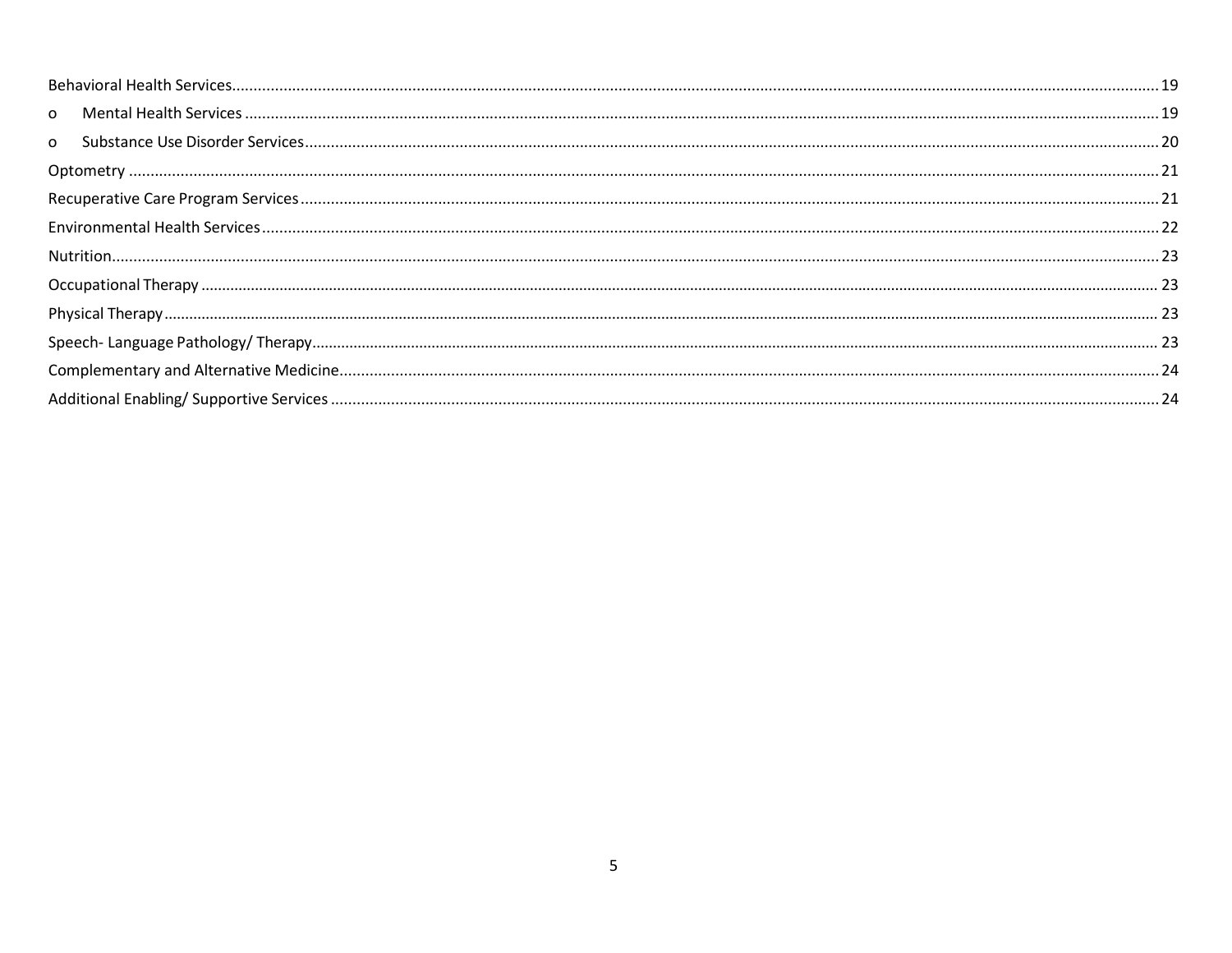<span id="page-5-1"></span><span id="page-5-0"></span>

| <b>5A Service</b>                             | <b>Service Descriptor</b>                                                                                                                                                                                                                                                                                                                                                                                                                                                                                                                                                                                                                                                                                                                                            | <b>Statute Reference</b>                                                                                                                                                                                                                                                                                                                                                                                                    | <b>Regulation Reference</b>                                                                                                                                                                                                                                                                                 |
|-----------------------------------------------|----------------------------------------------------------------------------------------------------------------------------------------------------------------------------------------------------------------------------------------------------------------------------------------------------------------------------------------------------------------------------------------------------------------------------------------------------------------------------------------------------------------------------------------------------------------------------------------------------------------------------------------------------------------------------------------------------------------------------------------------------------------------|-----------------------------------------------------------------------------------------------------------------------------------------------------------------------------------------------------------------------------------------------------------------------------------------------------------------------------------------------------------------------------------------------------------------------------|-------------------------------------------------------------------------------------------------------------------------------------------------------------------------------------------------------------------------------------------------------------------------------------------------------------|
| <b>REQUIRED SERVICES</b>                      |                                                                                                                                                                                                                                                                                                                                                                                                                                                                                                                                                                                                                                                                                                                                                                      |                                                                                                                                                                                                                                                                                                                                                                                                                             |                                                                                                                                                                                                                                                                                                             |
| <b>General Primary</b><br><b>Medical Care</b> | General primary medical care services are comprehensive<br>and address prevention as well as acute and chronic<br>conditions.<br>At a minimum, these services include assessment, diagnosis,<br>screening, education and treatment; referrals; and follow-<br>up of such services.<br>Any referrals are based on the provider's documented<br>assessment of the health center patient, indicating the<br>medical necessity for referral(s) to other health-related<br>services (including but not limited to specialty, mental<br>health and substance use disorder services). Follow-up of<br>services includes the medical coordination of ongoing<br>treatment involved with the transfer or discharge planning<br>of health center patients in various settings. | Section 330(b)(1)(A)<br>"(i) Basic Health Services:<br>(I) Health services related to<br>family medicine, internal<br>medicine, pediatrics,<br>obstetrics or gynecology, that<br>are furnished by physicians<br>and where appropriate,<br>physician assistants, nurse<br>practitioners, and nurse<br>midwives; (II) diagnostic<br>laboratory and radiologic<br>services; (III) preventive health<br>services, including-- " | 42 CFR, Part 51c.102(h)<br>"Primary health services"<br>means: (1) Diagnostic<br>treatment, consultative,<br>referral, and other services<br>rendered by physicians, and,<br>where feasible, by physicians'<br>extenders, such as physicians'<br>assistants, nurse clinicians,<br>and nurse practitioners;" |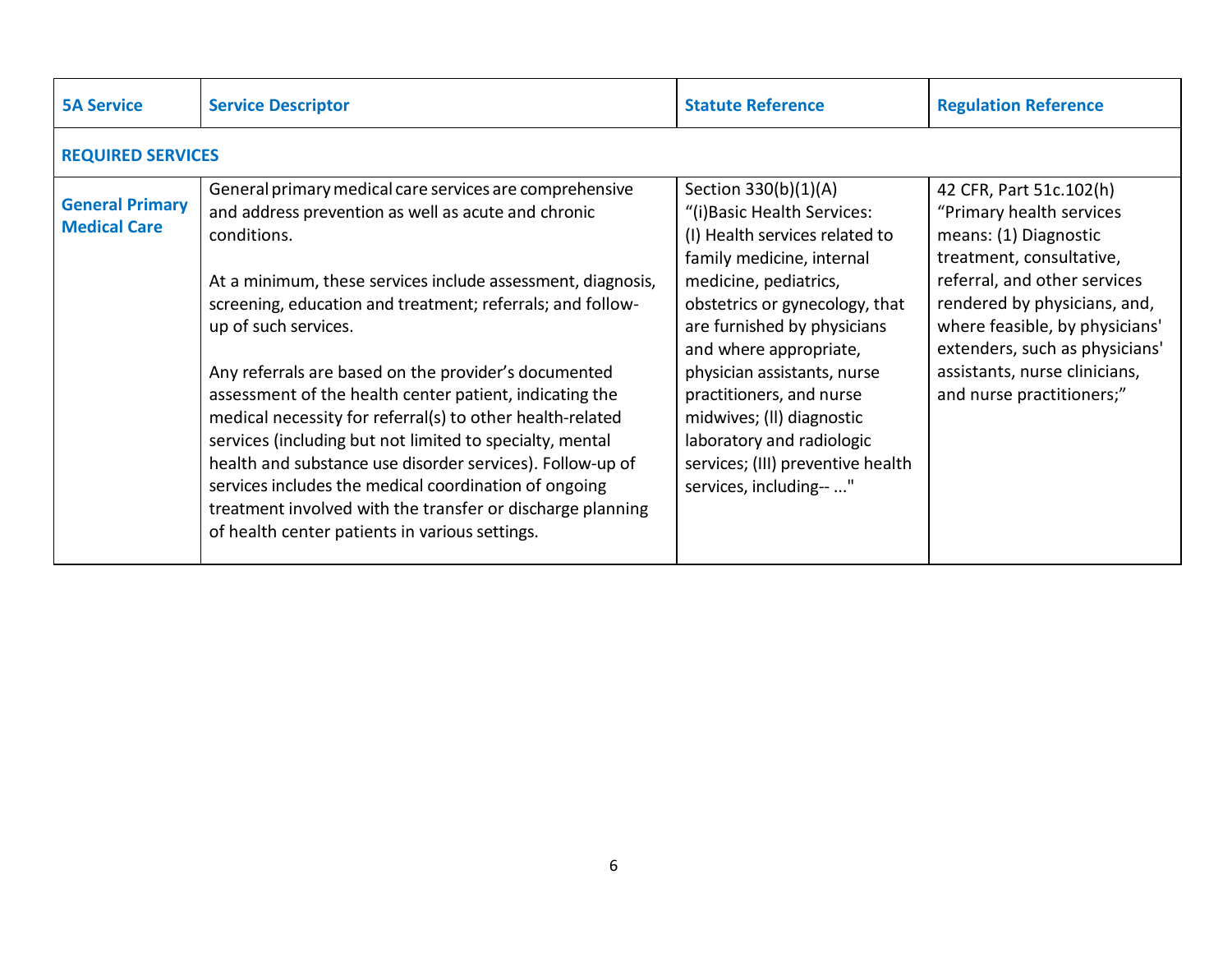<span id="page-6-0"></span>

| <b>5A Service</b>                     | <b>Service Descriptor</b>                                                                                                                                                                                                                                                                                                                                                                                                                                                                                                                                                                                                                                                                                                                                           | <b>Statute Reference</b>                                                                                      | <b>Regulation Reference</b>                                                                                                                  |
|---------------------------------------|---------------------------------------------------------------------------------------------------------------------------------------------------------------------------------------------------------------------------------------------------------------------------------------------------------------------------------------------------------------------------------------------------------------------------------------------------------------------------------------------------------------------------------------------------------------------------------------------------------------------------------------------------------------------------------------------------------------------------------------------------------------------|---------------------------------------------------------------------------------------------------------------|----------------------------------------------------------------------------------------------------------------------------------------------|
| <b>Diagnostic</b><br>Laboratory       | Diagnostic laboratory services are screening and diagnostic<br>tests ordered by health center providers to provide<br>information for the assessment of health center patients.<br>At a minimum, these services include the specimen<br>collection, processing and interpretation of the result, and<br>must include access to a combination of: a) Clinical<br>Laboratory Improvement Amendments (CLIA) waived tests;<br>and b) moderate complexity laboratory tests, which are<br>appropriate for the treatment and management of common<br>conditions of the patient population.<br>Services may also include access to high complexity<br>laboratory tests in the support of basic health services,<br>ordinarily provided by a certified reference laboratory. | Section 330(b)(1)(A)<br>"(i) Basic Health Services:<br>(II) Diagnostic Laboratory and<br>Radiologic Services" | 42 CFR, Part 51c.102(h)<br>"Primary Health Services<br>means:(2) Diagnostic<br>laboratory services and<br>diagnostic radiologic<br>services" |
| <b>Diagnostic</b><br><b>Radiology</b> | Diagnostic radiology services are the processing and<br>interpreting of radiologic images to guide the health center<br>provider's subsequent care and/or treatment of a patient.<br>At a minimum, these services are inclusive of plain medical<br>films. <sup>6</sup> All other types of advanced diagnostic radiology<br>(e.g., CT, MRI, diagnostic mammogram, advanced<br>ultrasound, advanced imaging or nuclear medicine) are<br>considered specialty services.                                                                                                                                                                                                                                                                                               | Section 330(b)(1)(A)<br>"(i) Basic Health Services:<br>(II) Diagnostic Laboratory and<br>Radiologic Services" | 42 CFR, Part 51c.102(h)<br>"Primary Health Services<br>means:(2) Diagnostic<br>laboratory services and<br>diagnostic radiologic<br>services" |

<span id="page-6-1"></span> $^6$  Other service descriptors reference associated diagnostic radiology services that are included in the scope of project of the related service. For instance, screening mammography isconsidered a screeningservice;basicobstetrical ultrasoundsare a prenatalservice;basicgynecology imaging(i.e.,ultrasound)is a gynecology service;and dental x-rays are part of preventive and additional dental services.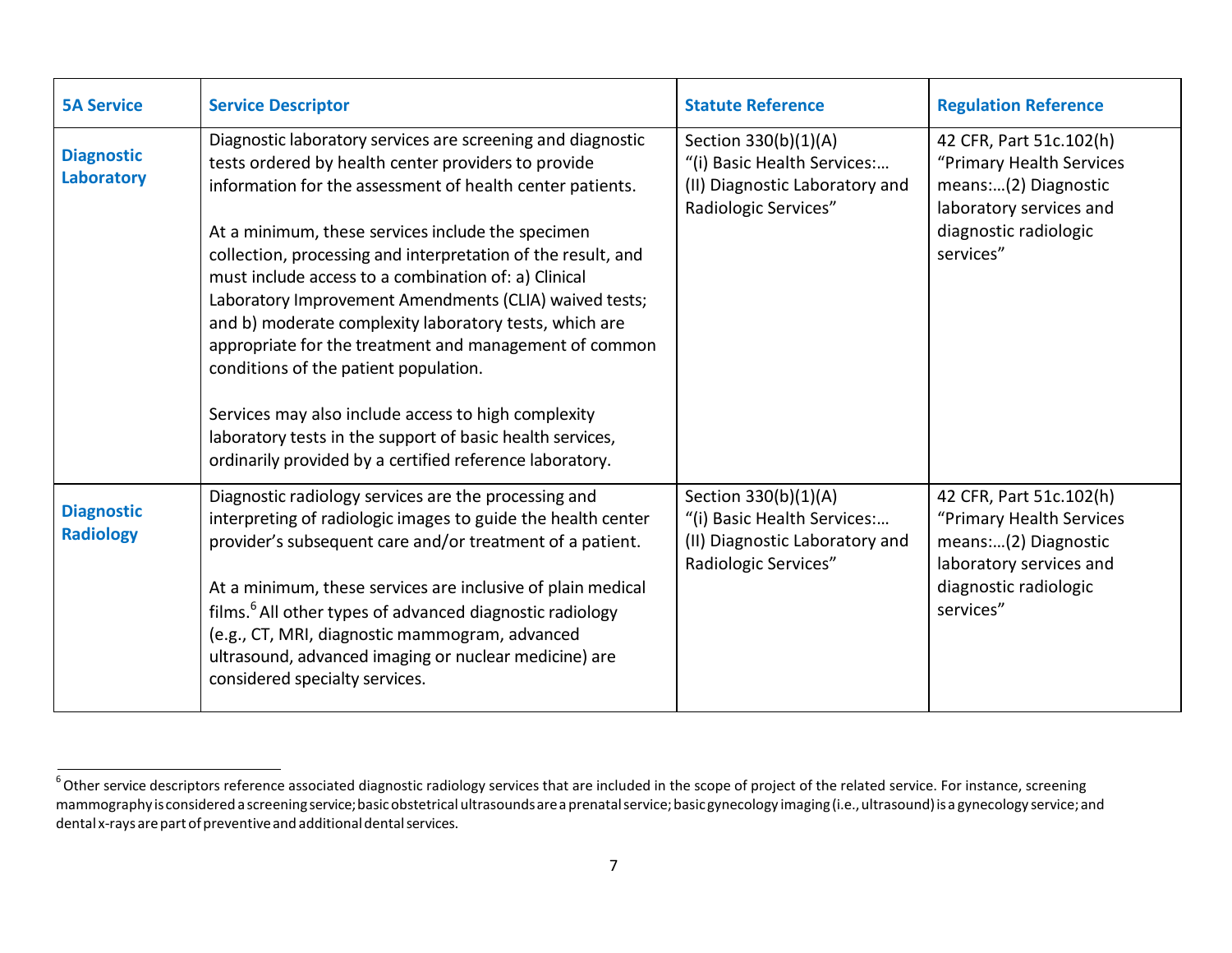<span id="page-7-0"></span>

| <b>5A Service</b> | <b>Service Descriptor</b>                                                                                                                                                                                                                                                                                                                                                                                                                                                                                                                                                                                                                                                                                                                                                                                                                                                                                                                                                                                                                                                                                                                                                                                                                                                                                                             | <b>Statute Reference</b>                                                                                                                                                                                                                                                                                                                                                                  | <b>Regulation Reference</b> |
|-------------------|---------------------------------------------------------------------------------------------------------------------------------------------------------------------------------------------------------------------------------------------------------------------------------------------------------------------------------------------------------------------------------------------------------------------------------------------------------------------------------------------------------------------------------------------------------------------------------------------------------------------------------------------------------------------------------------------------------------------------------------------------------------------------------------------------------------------------------------------------------------------------------------------------------------------------------------------------------------------------------------------------------------------------------------------------------------------------------------------------------------------------------------------------------------------------------------------------------------------------------------------------------------------------------------------------------------------------------------|-------------------------------------------------------------------------------------------------------------------------------------------------------------------------------------------------------------------------------------------------------------------------------------------------------------------------------------------------------------------------------------------|-----------------------------|
| <b>Screenings</b> | Screening services are performed based on identified risk<br>factors in the patient population and/or communities to<br>evaluate, treat, and educate a health center patient.<br>At a minimum, these services include all of the following:<br>cancer, communicable disease, cholesterol and blood lead.<br>Cancer screenings at a minimum must include, but are not<br>limited to, screening for breast, cervix, and colorectal<br>cancers (e.g., mammography, Pap testing, fecal occult<br>blood testing, sigmoidoscopy, colonoscopy).<br>Communicable disease screenings at a minimum must<br>include, but are not limited to, testing for tuberculosis,<br>HIV, Hepatitis B and C, and other sexually transmitted<br>diseases/infections based on a patient's identified risk<br>factors.<br>Cholesterol screenings are blood tests used to assess and<br>understand a patient's risk for cardiovascular disease.<br>Blood lead screenings at a minimum must comply with<br>recommendations of state and/or local health<br>departments for children at-risk for elevated blood lead<br>levels.<br>Additional communicable disease screenings that are<br>appropriate for special populations may also be included<br>(e.g., screening for parasitic infections in migratory and/or<br>seasonal agricultural worker populations). | Section 330(b)(1)(A)<br>"(i) Basic Health Services:<br>(III) Preventive Health<br>Services, including--(aa)<br>prenatal and perinatal<br>services; (bb) appropriate<br>cancer screening; (cc) well-<br>child services; (dd)<br>immunizations against<br>vaccine-preventable<br>diseases; (ee) screenings for<br>elevated blood lead levels,<br>communicable diseases, and<br>cholesterol" | Not described               |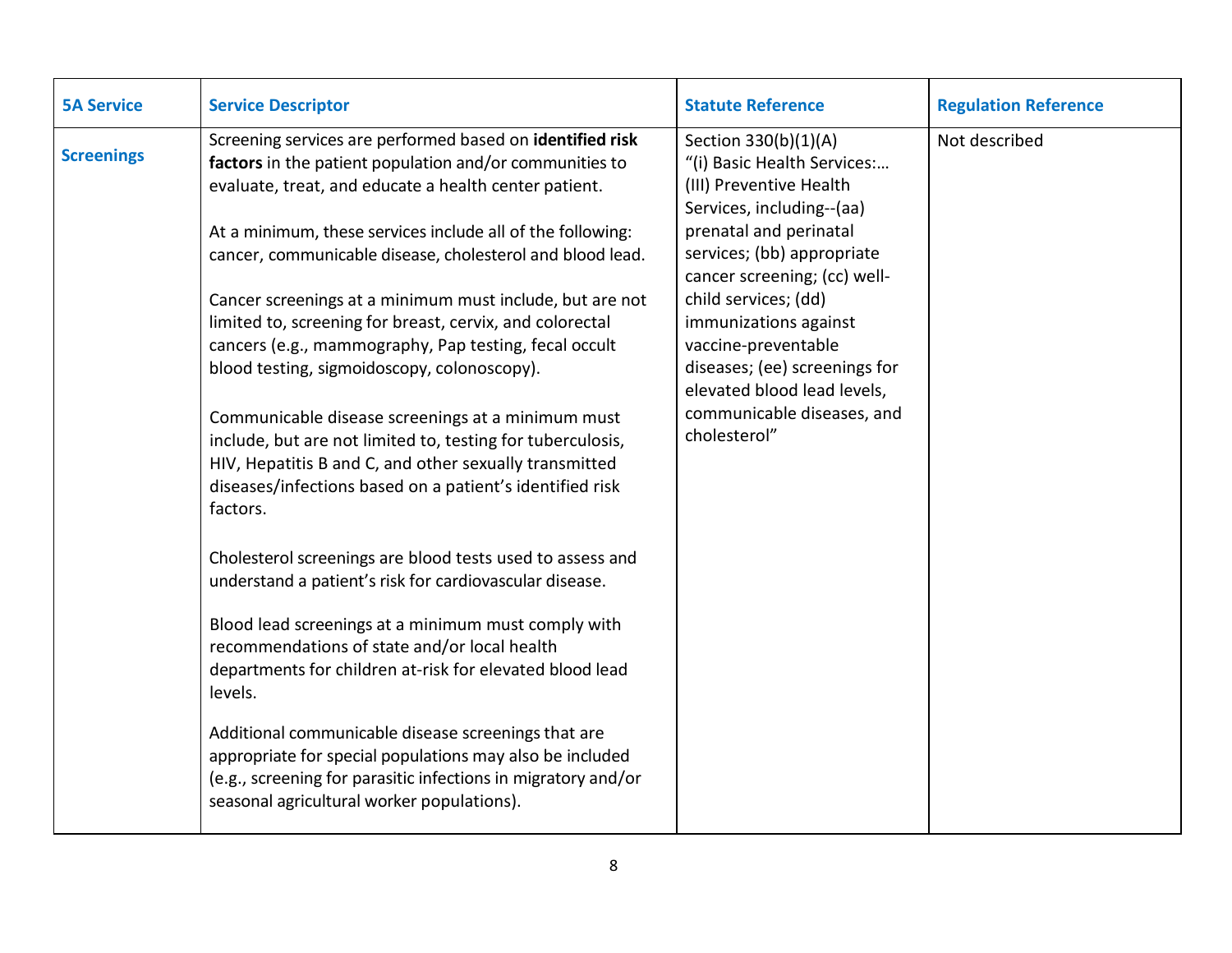<span id="page-8-0"></span>

| <b>5A Service</b>                                                                    | <b>Service Descriptor</b>                                                                                                                                                                                                                                                                                                                                                                                                                                                                                                                                                                                                                                                                                                                                                                                                                                                                                                                                                                                                                                                                                                                                                                                                                                                                                                                                                                                                                                                                   | <b>Statute Reference</b>                                                               | <b>Regulation Reference</b>                                                                                                                                                                                                                                                                                        |
|--------------------------------------------------------------------------------------|---------------------------------------------------------------------------------------------------------------------------------------------------------------------------------------------------------------------------------------------------------------------------------------------------------------------------------------------------------------------------------------------------------------------------------------------------------------------------------------------------------------------------------------------------------------------------------------------------------------------------------------------------------------------------------------------------------------------------------------------------------------------------------------------------------------------------------------------------------------------------------------------------------------------------------------------------------------------------------------------------------------------------------------------------------------------------------------------------------------------------------------------------------------------------------------------------------------------------------------------------------------------------------------------------------------------------------------------------------------------------------------------------------------------------------------------------------------------------------------------|----------------------------------------------------------------------------------------|--------------------------------------------------------------------------------------------------------------------------------------------------------------------------------------------------------------------------------------------------------------------------------------------------------------------|
| <b>Coverage for</b><br><b>Emergencies</b><br><b>During and After</b><br><b>Hours</b> | During the health center's regularly scheduled hours, at a<br>minimum, health centers must have clearly defined<br>processes and arrangements to respond to patients<br>presenting with emergencies and to transfer patients to a<br>more appropriate setting for additional health care services<br>when appropriate.<br>After the health center's regularly scheduled hours, at a<br>minimum, after hours coverage includes the provision of<br>telephone access through clearly defined written<br>arrangements, to an individual who has the qualification and<br>training (consistent with licensing requirements in the<br>health center's jurisdiction) to exercise professional<br>judgment in assessing a health center patient's need for<br>emergency medical care and if appropriate, who can then<br>refer patients to a covering physician or licensed or certified<br>independent practitioner, and/or to locations such as<br>emergency rooms or urgent care facilities for further<br>assessment or immediate care. A patient's need for<br>emergency medical care might arise from an emergent<br>physical, oral, behavioral and/or other health need and<br>therefore, the health center's after hours arrangement must<br>have the capacity to address comprehensive emergent<br>health situations.<br>The coverage arrangement must include provisions to<br>facilitate follow-up by the health center for patients<br>accessing after hours coverage, as appropriate. | Section 330(b)(1)(A)<br>"(i) Basic Health Services (IV)<br>emergency medical services" | 42 CFR, Part 51c.102(h)<br>"Primary Health Services<br>means:(4) Emergency<br>medical services, including<br>provision, through clearly<br>defined arrangements, for<br>access of users of the center<br>to health care for medical<br>emergencies during and after<br>the center's regularly<br>scheduled hours;" |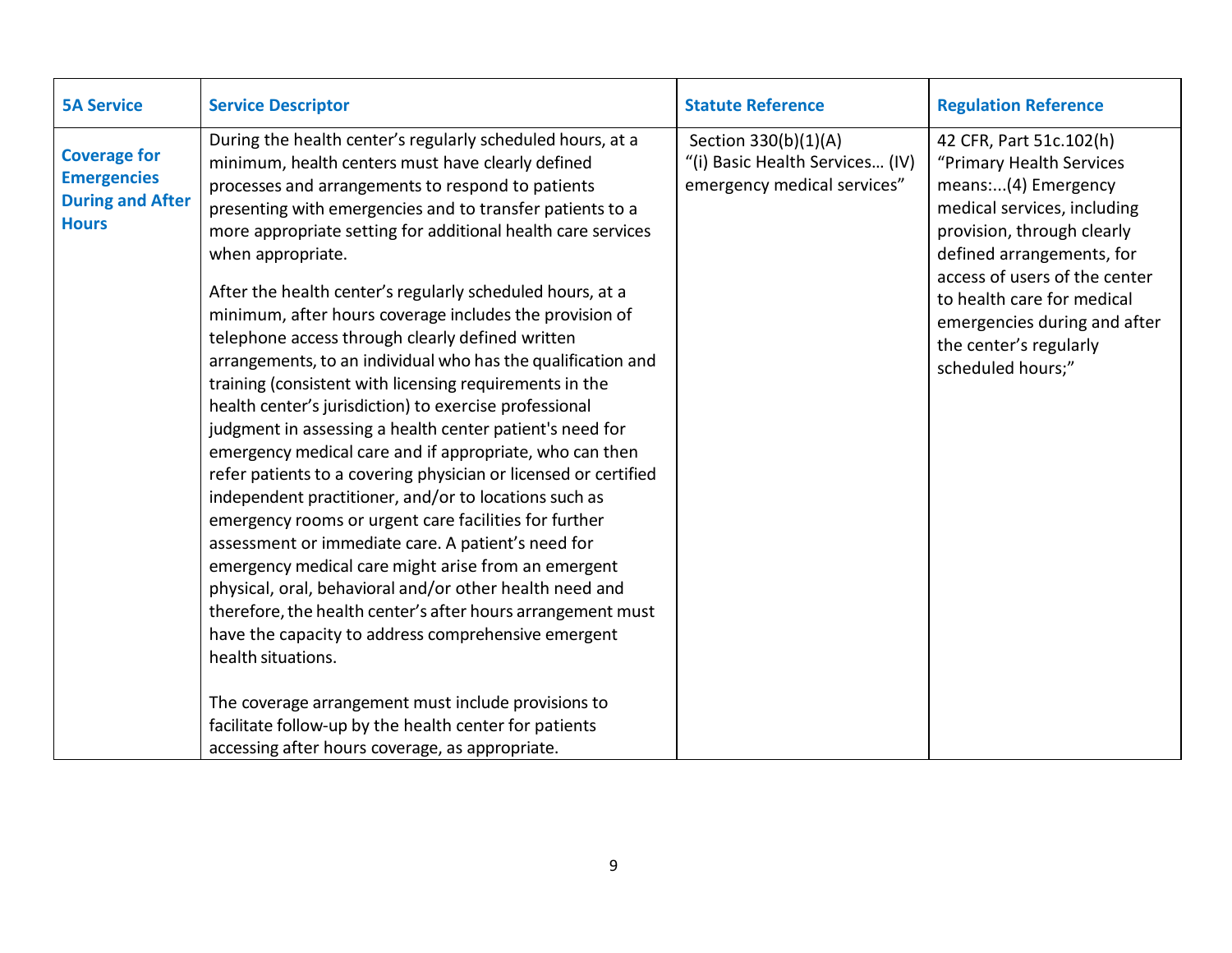<span id="page-9-1"></span><span id="page-9-0"></span>

| <b>5A Service</b>                          | <b>Service Descriptor</b>                                                                                                                                                                                                                                                                                                                                                                                                                                                                                                                                                                                                                                                               | <b>Statute Reference</b>                                                                                                                                              | <b>Regulation Reference</b>                                                                                                                                                                                                                                                                                                                                                                                                         |
|--------------------------------------------|-----------------------------------------------------------------------------------------------------------------------------------------------------------------------------------------------------------------------------------------------------------------------------------------------------------------------------------------------------------------------------------------------------------------------------------------------------------------------------------------------------------------------------------------------------------------------------------------------------------------------------------------------------------------------------------------|-----------------------------------------------------------------------------------------------------------------------------------------------------------------------|-------------------------------------------------------------------------------------------------------------------------------------------------------------------------------------------------------------------------------------------------------------------------------------------------------------------------------------------------------------------------------------------------------------------------------------|
| <b>Voluntary Family</b><br><b>Planning</b> | Voluntary family planning services are appropriate<br>counseling on available reproductive options consistent<br>with Federal, state, local laws and regulations.<br>These services may include management/treatment and<br>procedures for a patient's chosen method, e.g., vasectomy,<br>tubal ligation, placement of long-acting reversible<br>contraception (LARC) (IUDs and implants).<br>Please note pursuant to existing law, and consistent<br>with Executive Order 13535 (75 FR 15599), health<br>centers are prohibited from using Federal funds to<br>provide abortion services (except in cases of rape or<br>incest, or when the life of the woman would be<br>endangered). | Section 330(b)(1)(A)<br>"(i) Basic Health Services<br>(III) Preventive Health<br>Services, including(gg)<br>voluntary family planning<br>services"                    | 42 CFR, Part 51c.102(h)<br>"Primary Health Services<br>means(3) Preventive health<br>services, including medical<br>social services, nutritional<br>assessment and referral,<br>preventive health education,<br>children's eye and ear<br>examinations, prenatal and<br>post-partum care, prenatal<br>services, well child care<br>(including periodic screening),<br>immunizations, and voluntary<br>family planning services;"    |
| <b>Immunizations</b>                       | Immunization services are the provision of age appropriate<br>preventive vaccines.<br>These services may also include any immunizations<br>recommended by Federal, state or local authorities to<br>address an outbreak.                                                                                                                                                                                                                                                                                                                                                                                                                                                                | Section 330(b)(1)(A)<br>"(i) Basic Health Services<br>(III) Preventive Health<br>Services, including--(dd)<br>immunizations against<br>vaccine-preventable diseases," | 42 CFR, Part 51c.102(h)<br>"Primary Health Services<br>means(3) Preventive health<br>services, including medical<br>social services, nutritional<br>assessment and referral,<br>preventive health education,<br>children's eye and ear<br>examinations, prenatal and<br>post-partum care, prenatal<br>services, well child care<br>(including periodic<br>screening), immunizations,<br>and voluntary family planning<br>services;" |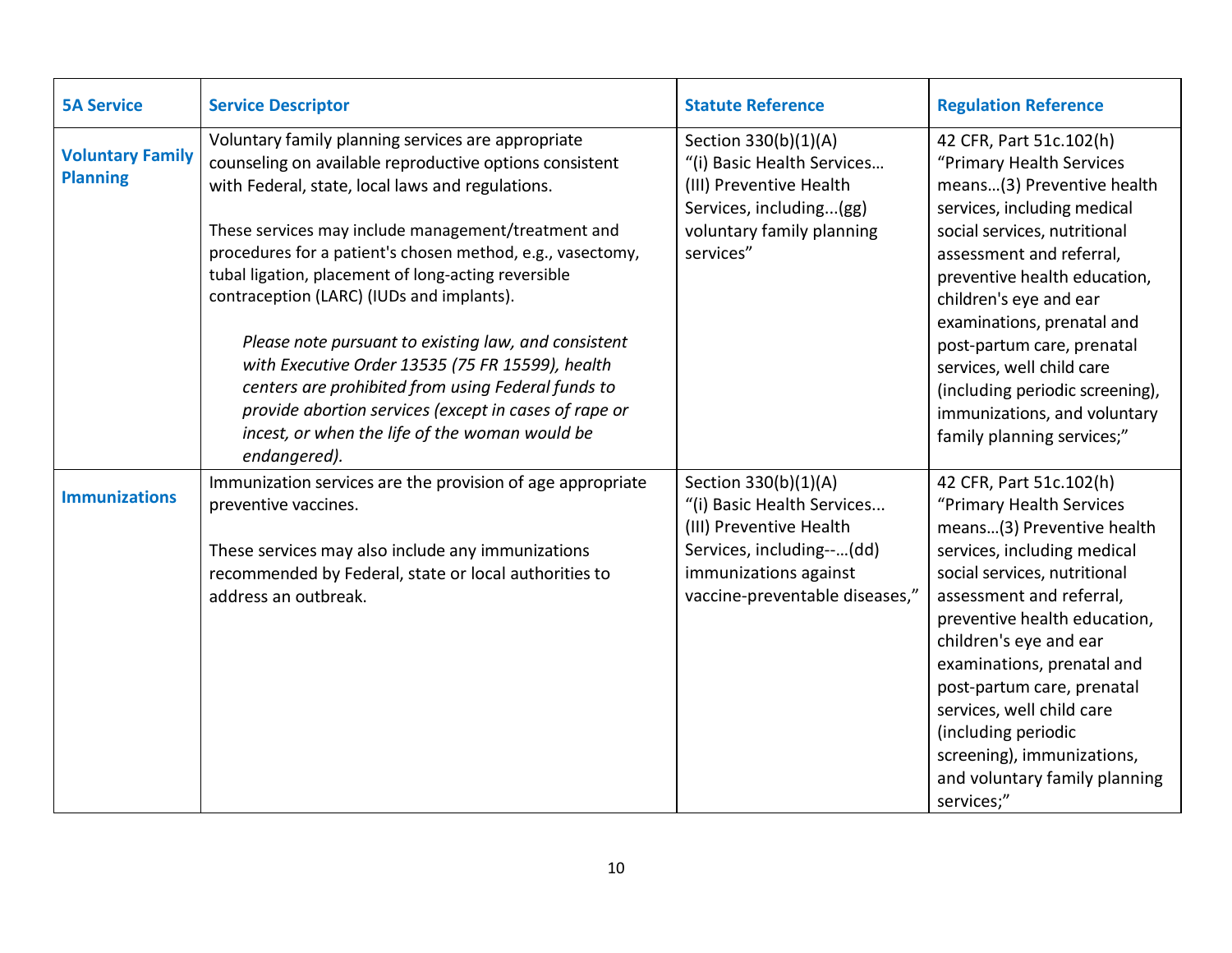<span id="page-10-1"></span><span id="page-10-0"></span>

| <b>5A Service</b>                    | <b>Service Descriptor</b>                                                                                                                                                                                                                                                                                                                                                                                                                                                                                                                                                                                                                                                                                                                                        | <b>Statute Reference</b>                                                                                                                                                                                                                                                                                                                                                                                                 | <b>Regulation Reference</b>                                                                                                                                                                                                                                                                                                                                                                                                       |
|--------------------------------------|------------------------------------------------------------------------------------------------------------------------------------------------------------------------------------------------------------------------------------------------------------------------------------------------------------------------------------------------------------------------------------------------------------------------------------------------------------------------------------------------------------------------------------------------------------------------------------------------------------------------------------------------------------------------------------------------------------------------------------------------------------------|--------------------------------------------------------------------------------------------------------------------------------------------------------------------------------------------------------------------------------------------------------------------------------------------------------------------------------------------------------------------------------------------------------------------------|-----------------------------------------------------------------------------------------------------------------------------------------------------------------------------------------------------------------------------------------------------------------------------------------------------------------------------------------------------------------------------------------------------------------------------------|
| <b>Well Child</b><br><b>Services</b> | Well child services are age appropriate preventive care and<br>treatment for newborns through adolescents.<br>At a minimum, these services must include regular/periodic<br>physical exams and measurements; appropriate screenings<br>and tests to assess vision, hearing, oral health, growth and<br>development, and immunization status; and health<br>education and counseling.                                                                                                                                                                                                                                                                                                                                                                             | Section 330(b)(1)(A)<br>"(i) Basic Health Services:<br>(III) Preventive Health<br>Services, including(cc) well-<br>child services"                                                                                                                                                                                                                                                                                       | 42 CFR, Part 51c.102(h)<br>"Primary Health Services<br>means (3) Preventive health<br>services, including medical<br>social services, nutritional<br>assessment and referral,<br>preventive health education,<br>children's eye and ear<br>examinations, prenatal and<br>post-partum care, prenatal<br>services, well child care<br>(including periodic screening),<br>immunizations, and voluntary<br>family planning services;" |
| <b>Gynecological</b><br><b>Care</b>  | Gynecological care services are the regular preventive<br>assessment and appropriate treatment of conditions or<br>disorders of the female reproductive system (with the<br>exception of obstetrical services).<br>At a minimum, these services must include pelvic and breast<br>exams, cervical cancer screening, and the review of menstrual<br>and reproductive history and gynecological symptoms. Basic<br>gynecological ultrasounds are included in this category.<br>Services may also include common gynecological procedures<br>(e.g., colposcopy, hysterectomy, fibroid removal).<br>Advanced gynecological services are considered specialty<br>services (e.g., gynecologic oncology, urogynecology,<br>reproductive endocrinology and infertility). | Section330(b)(1)(A)<br>"(i) Basic Health Services:<br>(I) Health services related to<br>family medicine, internal<br>medicine, pediatrics,<br>obstetrics or gynecology, that<br>are furnished by physicians<br>and where appropriate,<br>physician assistants, nurse<br>practitioners, and nurse<br>midwives; (II) diagnostic<br>laboratory and radiologic<br>services; (III) preventive health<br>services, including-" | 42 CFR, Part 51c.102(h)<br>"Primary health services<br>means: (1) Diagnostic<br>treatment, consultative,<br>referral, and other services<br>rendered by physicians, and,<br>where feasible, by physicians'<br>extenders, such as physicians'<br>assistants, nurse clinicians,<br>and nurse practitioners;"                                                                                                                        |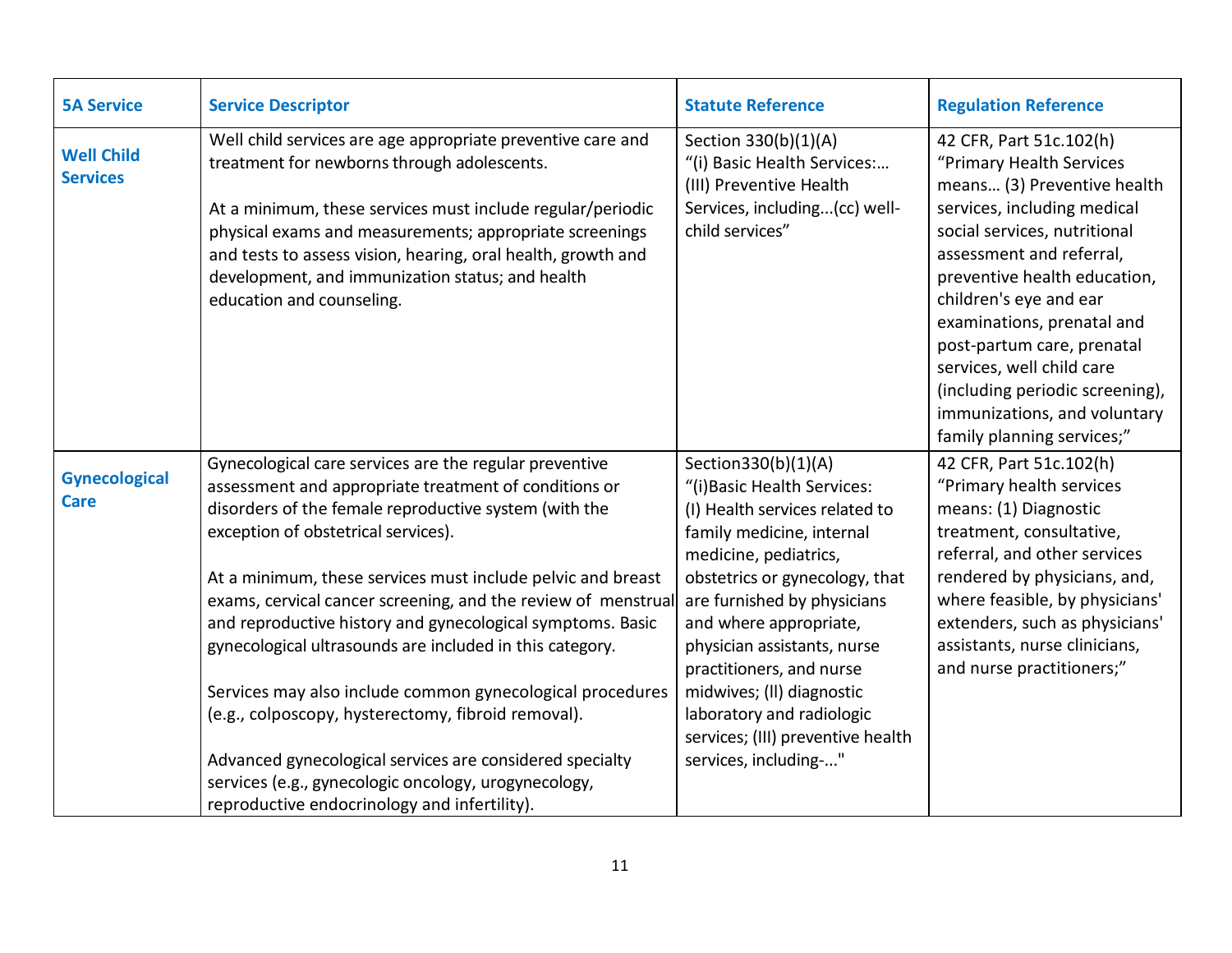<span id="page-11-1"></span><span id="page-11-0"></span>

| <b>5A Service</b>               | <b>Service Descriptor</b>                                                                                                                                                                                                                                                                                                                                                                                                                                                                                                                                                                                                                                        | <b>Statute Reference</b>                                                                                                                                                                                                                                                                                                                                                                                                   | <b>Regulation Reference</b>                                                                                                                                                                                                                                                                                                                                                                                                      |
|---------------------------------|------------------------------------------------------------------------------------------------------------------------------------------------------------------------------------------------------------------------------------------------------------------------------------------------------------------------------------------------------------------------------------------------------------------------------------------------------------------------------------------------------------------------------------------------------------------------------------------------------------------------------------------------------------------|----------------------------------------------------------------------------------------------------------------------------------------------------------------------------------------------------------------------------------------------------------------------------------------------------------------------------------------------------------------------------------------------------------------------------|----------------------------------------------------------------------------------------------------------------------------------------------------------------------------------------------------------------------------------------------------------------------------------------------------------------------------------------------------------------------------------------------------------------------------------|
| <b>Obstetrical Care</b>         | Obstetrical care services are the clinical assessment,<br>management/treatment and coordination of services and<br>referrals for the mother and fetus to maximize the outcome<br>of the pregnancy. Such services extend from the mother's<br>diagnosis of pregnancy thru the approximately six-week<br>period following the delivery and can be divided into three<br>components: 1) Prenatal; 2) Intrapartum (labor & delivery);<br>and 3) Postpartum.<br>Services include progressive risk assessments of mother,<br>fetus and the newborn, and must be consistent with the<br>individual health center provider's licensure, credentials,<br>and privileging. | Section330(b)(1)(A)<br>"(i) Basic Health Services:<br>(I) Health services related to<br>family medicine, internal<br>medicine, pediatrics,<br>obstetrics or gynecology, that<br>are furnished by physicians<br>and where appropriate,<br>physician assistants, nurse<br>practitioners, and nurse<br>midwives; (II) diagnostic<br>laboratory and radiologic<br>services; (III) preventive health<br>services, including-- " |                                                                                                                                                                                                                                                                                                                                                                                                                                  |
| $\circ$ Prenatal<br><b>Care</b> | Prenatal care services are the care and treatment to both<br>the mother and developing fetus to include ongoing risk<br>assessment and counseling.<br>At a minimum, these services include regular screening<br>(including labs and basic ultrasounds), ongoing monitoring<br>of uterine and fetal growth, risk assessment, and counseling<br>regarding childbirth, nutrition and any identified risks.<br>Maternal-fetal medicine (i.e., perinatology) is considered a<br>specialty service.                                                                                                                                                                    | Section 330(b)(1)(A)<br>"(i) Basic Health Services:<br>(III) Preventive Health<br>Services, including(aa)<br>prenatal and perinatal<br>services"                                                                                                                                                                                                                                                                           | 42 CFR, Part 51c.102(h)<br>"Primary Health Services<br>means(3) Preventive health<br>services, including medical<br>social services, nutritional<br>assessment and referral,<br>preventive health education,<br>children's eye and ear<br>examinations, prenatal and<br>post-partum care, prenatal<br>services, well child care<br>(including periodic screening),<br>immunizations, and voluntary<br>family planning services;" |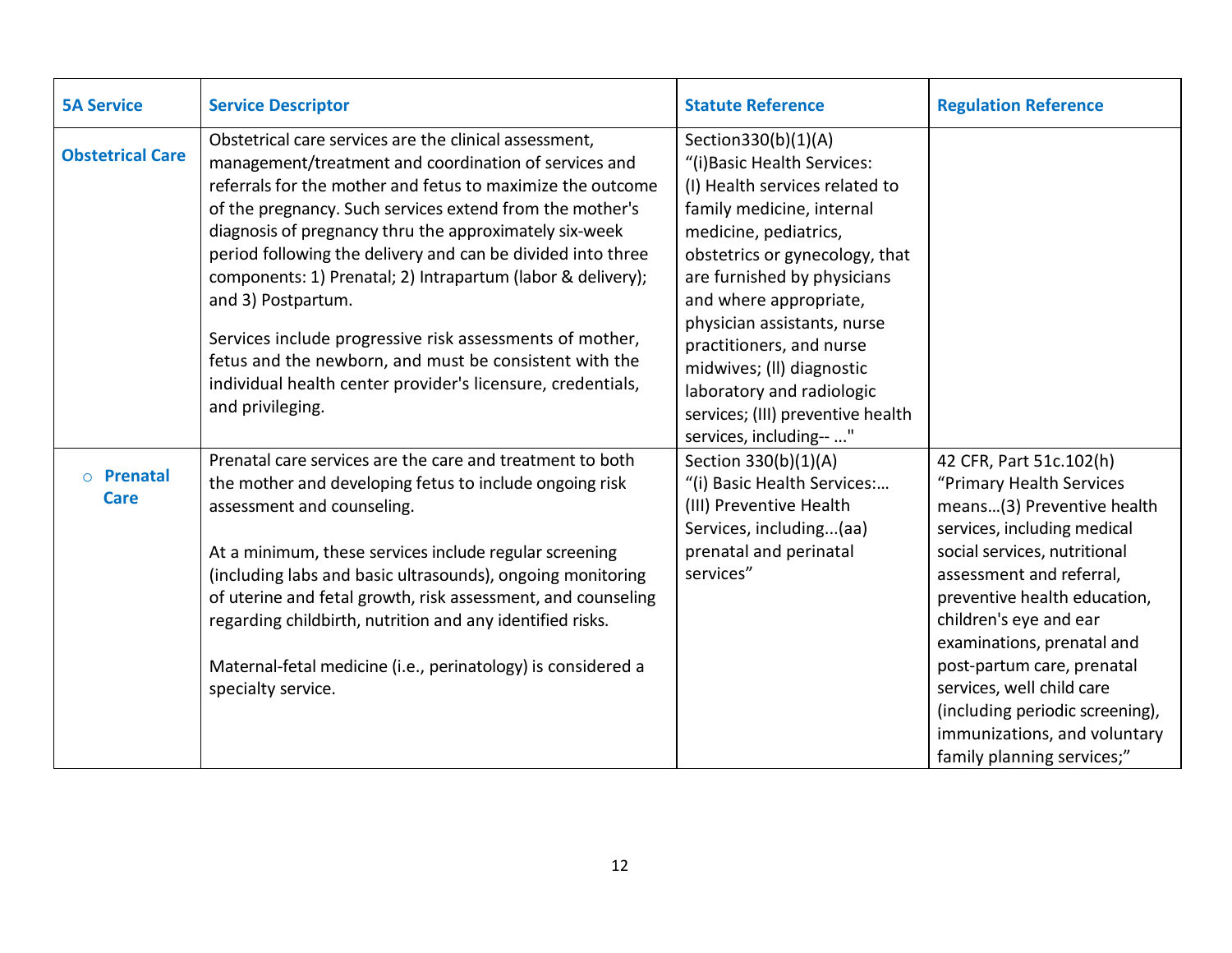<span id="page-12-1"></span><span id="page-12-0"></span>

| <b>5A Service</b>                                        | <b>Service Descriptor</b>                                                                                                                                                                                                                                                                                                                                                       | <b>Statute Reference</b>                                                                                                                                                                                                                                                                                                                                                                                                     | <b>Regulation Reference</b>                                                                                                                                                                                                                                                                                                                                                                                                      |
|----------------------------------------------------------|---------------------------------------------------------------------------------------------------------------------------------------------------------------------------------------------------------------------------------------------------------------------------------------------------------------------------------------------------------------------------------|------------------------------------------------------------------------------------------------------------------------------------------------------------------------------------------------------------------------------------------------------------------------------------------------------------------------------------------------------------------------------------------------------------------------------|----------------------------------------------------------------------------------------------------------------------------------------------------------------------------------------------------------------------------------------------------------------------------------------------------------------------------------------------------------------------------------------------------------------------------------|
| $\circ$ Intrapartum<br><b>Care (Labor</b><br>& Delivery) | Intrapartum care (labor & delivery) services are the care of a<br>mother and newborn during labor and birth.<br>At a minimum, these services include ongoing assessment<br>and potential transfer to an appropriate delivery and<br>postnatal care setting for the mother and/or newborn.<br>Maternal-fetal medicine (i.e., perinatology) is considered a<br>specialty service. | Section 330(b)(1)(A):<br>"(i) Basic Health Services:<br>(I) Health services related to<br>family medicine, internal<br>medicine, pediatrics,<br>obstetrics or gynecology, that<br>are furnished by physicians<br>and where appropriate,<br>physician assistants, nurse<br>practitioners, and nurse<br>midwives; (II) diagnostic<br>laboratory and radiologic<br>services; (III) preventive health<br>services, including-- " |                                                                                                                                                                                                                                                                                                                                                                                                                                  |
| o <b>Postpartum</b><br><b>Care</b>                       | Postpartum care services are the care of the mother during<br>the six-week period after childbirth.<br>At a minimum, these services include the mother's<br>postpartum checkup(s) along with appropriate follow-up<br>treatment and education.                                                                                                                                  | Section 330(b)(1)(A):<br>"(i) Basic Health Services:<br>(I) Health services related to<br>family medicine, internal<br>medicine, pediatrics,<br>obstetrics or gynecology, that<br>are furnished by physicians<br>and where appropriate,<br>physician assistants, nurse<br>practitioners, and nurse<br>midwives; (II) diagnostic<br>laboratory and radiologic<br>services; (III) preventive health<br>services, including--"  | 42 CFR, Part 51c.102(h)<br>"Primary Health Services<br>means(3) Preventive health<br>services, including medical<br>social services, nutritional<br>assessment and referral,<br>preventive health education,<br>children's eye and ear<br>examinations, prenatal and<br>post-partum care, prenatal<br>services, well child care<br>(including periodic screening),<br>immunizations, and voluntary<br>family planning services;" |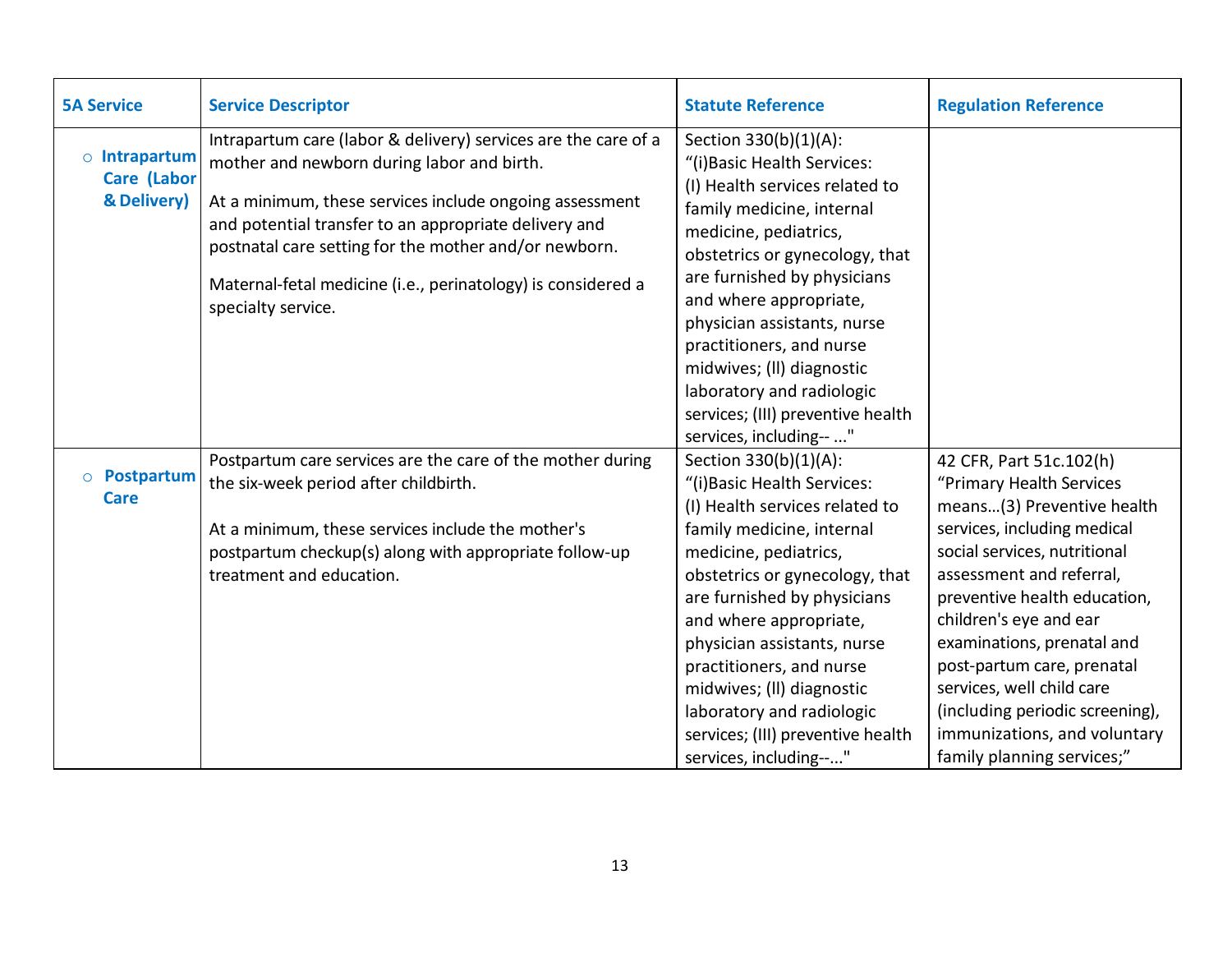<span id="page-13-1"></span><span id="page-13-0"></span>

| <b>5A Service</b>                        | <b>Service Descriptor</b>                                                                                                                                                                                                                                                                                                                                                                                                                                                                                                                                                                                                                                                                                                 | <b>Statute Reference</b>                                                                                                                 | <b>Regulation Reference</b>                                                                                                                                                                                                                                                                                                                                                                                          |
|------------------------------------------|---------------------------------------------------------------------------------------------------------------------------------------------------------------------------------------------------------------------------------------------------------------------------------------------------------------------------------------------------------------------------------------------------------------------------------------------------------------------------------------------------------------------------------------------------------------------------------------------------------------------------------------------------------------------------------------------------------------------------|------------------------------------------------------------------------------------------------------------------------------------------|----------------------------------------------------------------------------------------------------------------------------------------------------------------------------------------------------------------------------------------------------------------------------------------------------------------------------------------------------------------------------------------------------------------------|
| <b>Preventive Dental</b>                 | Preventive dental services prevent diseases of the oral<br>cavity and related structures.<br>At a minimum, these services include all of the following:<br>basic dental screenings and recommendations for<br>preventive intervention;<br>oral hygiene instruction and related oral health<br>education (e.g., prevention of oral trauma and oral<br>cancer);<br>oral prophylaxis, as necessary; and<br>topical application of fluorides (e.g., fluoride<br>varnishes) and the prescription of fluorides for<br>systemic use when not available in the water supply.<br>Services may include application of sealants, and diagnostic<br>screening for caries and periodontal disease through the use<br>of dental x-rays. | Section 330(b)(1)(A)<br>"(i) Basic Health Services:<br>(III) Preventive Health<br>Services, including(hh)<br>preventive dental services" | 42 CFR, Part 51c.102(h)<br>"Primary Health Services<br>means(6) Preventive dental<br>services provided by a licensed<br>dentist or other qualified<br>personnel, including (i) oral<br>hygiene instruction; (ii) oral<br>prophylaxis, as necessary; and<br>(iii) topical application of<br>fluorides, and the prescription<br>of fluorides for systemic use<br>when not available in the<br>community water supply." |
| <b>Pharmaceutical</b><br><b>Services</b> | Pharmaceutical services provide access to prescribed<br>medications.<br>These services may include a broad spectrum of functions<br>ranging from the dispensing and tracking of medications to<br>pharmacist-delivered patient care services (e.g., disease<br>state management, medication reconciliation, therapeutic<br>monitoring, wellness promotion, and disease prevention).                                                                                                                                                                                                                                                                                                                                       | Section 330(b)(1)(A)<br>"(i) Basic Health Services:<br>(V) pharmaceutical services as<br>may be appropriate for<br>particular centers"   | 42 CFR, Part 51c.102(j)<br>"Supplemental health services<br>means health services which<br>are not included as primary<br>health services and which are:<br>(9) Pharmaceutical services,<br>including the provision of<br>prescription drugs;"                                                                                                                                                                       |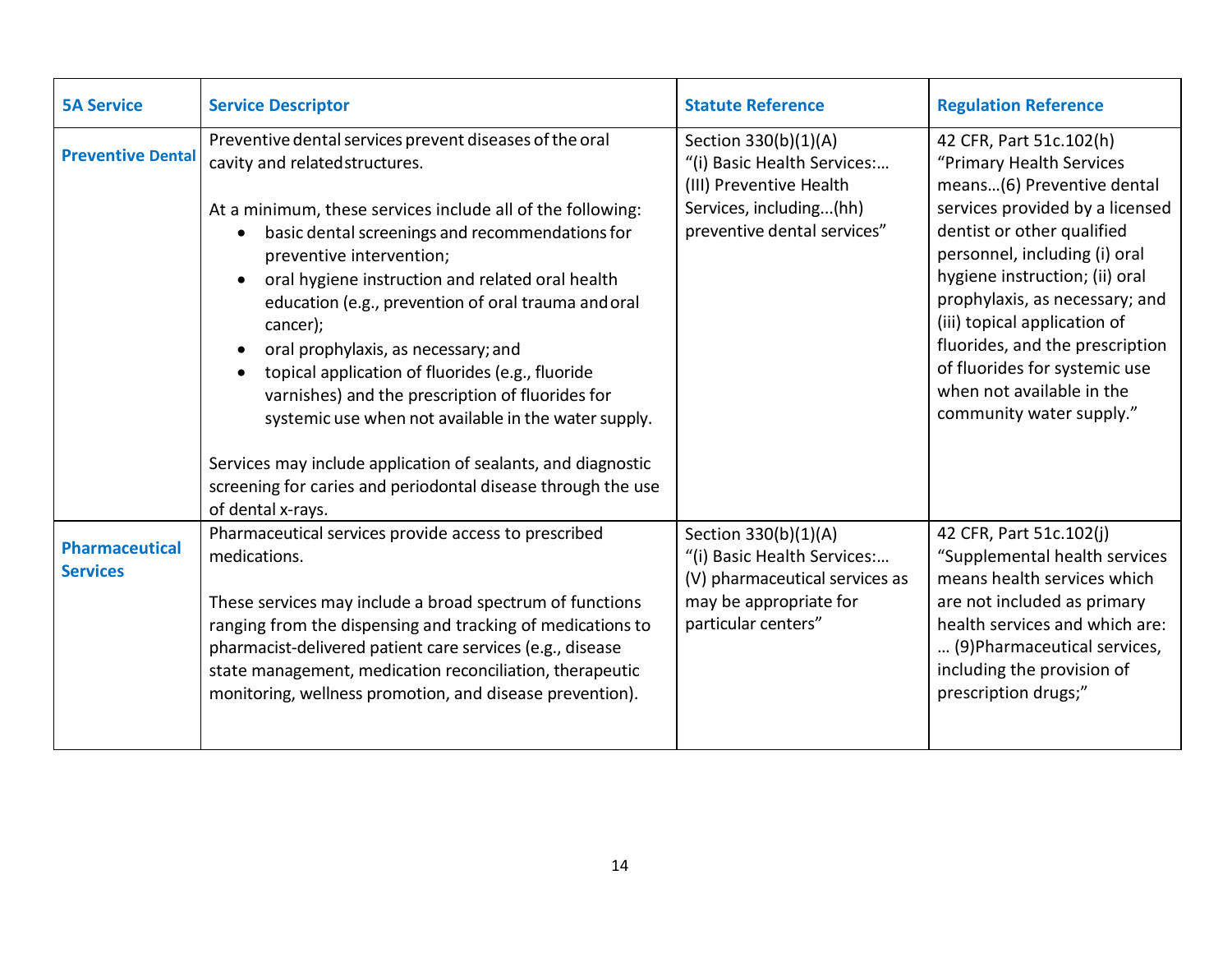<span id="page-14-1"></span><span id="page-14-0"></span>

| <b>5A Service</b>                                                                                                           | <b>Service Descriptor</b>                                                                                                                                                                                                                                                                                                                                                                                                                                                                                                                                                                                                                                                                                                                                                                                                             | <b>Statute Reference</b>                                                                                                                                                                                                                                                                                                                                                                                                                 | <b>Regulation Reference</b> |
|-----------------------------------------------------------------------------------------------------------------------------|---------------------------------------------------------------------------------------------------------------------------------------------------------------------------------------------------------------------------------------------------------------------------------------------------------------------------------------------------------------------------------------------------------------------------------------------------------------------------------------------------------------------------------------------------------------------------------------------------------------------------------------------------------------------------------------------------------------------------------------------------------------------------------------------------------------------------------------|------------------------------------------------------------------------------------------------------------------------------------------------------------------------------------------------------------------------------------------------------------------------------------------------------------------------------------------------------------------------------------------------------------------------------------------|-----------------------------|
| <b>HCH Required</b><br><b>Substance Use</b><br><b>Disorder Services</b><br><b>(Health Care for</b><br>the Homeless<br>only) | Substance use disorder services are screening, diagnosis,<br>and treatment services for substance use disorders (e.g.,<br>abuse of alcohol, tobacco, prescription drugs).<br>At a minimum, these services include:<br>age appropriate, harm/risk reduction and age<br>appropriate counseling to address identified risk<br>factors, support abstinence, and/or decrease<br>negative consequences of substance use<br>disorder;<br>detoxification to manage withdrawal symptoms<br>associated with substance use disorder; and<br>treatment/rehabilitation, to include individual<br>and/or group treatment, counseling and case<br>management.<br>Treatment may occur in out-patient or short-term<br>residential settings and may include medication-assisted<br>treatment (e.g., buprenorphine products, methadone,<br>naltrexone). | Section 330(h) - Health Care<br>for the Homeless only<br>"(5)(B) Substance use<br>disorder services. The term<br>"substance use disorder<br>services" includes<br>detoxification, risk reduction,<br>outpatient treatment,<br>residential treatment, and<br>rehabilitation for substance<br>abuse provided in settings<br>other than hospitals."                                                                                         |                             |
| <b>Case</b><br><b>Management</b>                                                                                            | Case management services are the coordination of support<br>and enabling services to meet the ongoing needs of a<br>patient.<br>At a minimum, these services include an assessment of<br>factors affecting health (e.g., medical, social, housing, or<br>educational), counseling and referrals to address identified<br>needs and periodic follow-up of services.                                                                                                                                                                                                                                                                                                                                                                                                                                                                    | Section 330(b)(1)(A) " (iii)<br>Patient case management<br>services (including counseling,<br>referral, and follow-up services)<br>and other services designed to<br>assist health center patients in<br>establishing eligibility for and<br>gaining access to Federal, State,<br>and local programs that provide<br>or financially support the<br>provision of medical, social,<br>housing, educational, or other<br>related services;" |                             |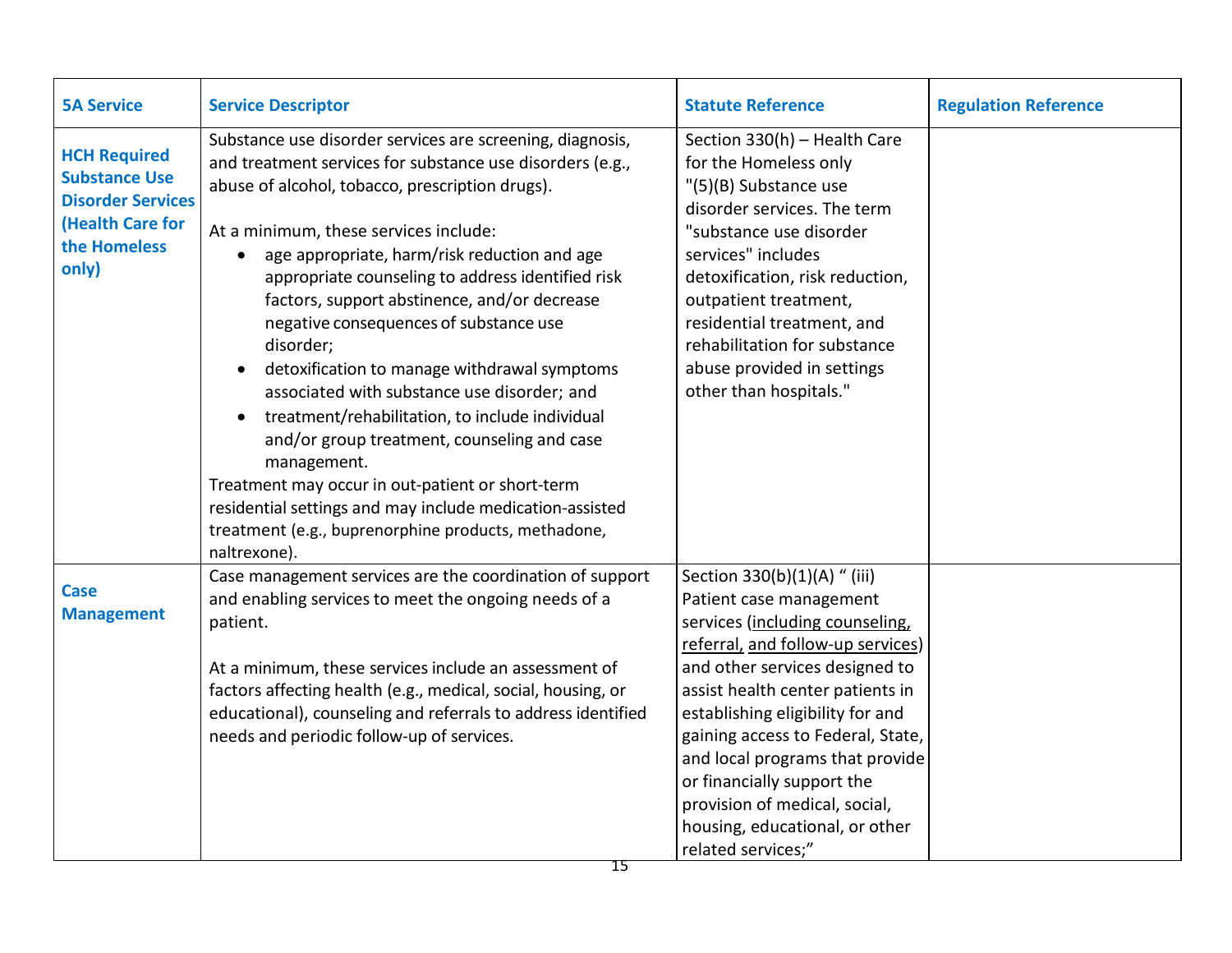<span id="page-15-1"></span><span id="page-15-0"></span>

| <b>5A Service</b>                       | <b>Service Descriptor</b>                                                                                                                                                                                                                                                                                                                                                                                                                                                                                                                                                                                                                                                                                             | <b>Statute Reference</b>                                                                                                                                                                                                                                                                                                                                                                                                                   | <b>Regulation Reference</b>                                    |
|-----------------------------------------|-----------------------------------------------------------------------------------------------------------------------------------------------------------------------------------------------------------------------------------------------------------------------------------------------------------------------------------------------------------------------------------------------------------------------------------------------------------------------------------------------------------------------------------------------------------------------------------------------------------------------------------------------------------------------------------------------------------------------|--------------------------------------------------------------------------------------------------------------------------------------------------------------------------------------------------------------------------------------------------------------------------------------------------------------------------------------------------------------------------------------------------------------------------------------------|----------------------------------------------------------------|
| <b>Eligibility</b><br><b>Assistance</b> | Eligibility assistance services are support to health center<br>patients to establish eligibility for and gain access to<br>appropriate federal, state and local programs that provide<br>or financially support the provision of medical, social,<br>educational, housing, or other related services (e.g.,<br>Medicaid, Veteran's benefits, the Special Supplemental<br>Nutrition Assistance Program, Legal Aid).                                                                                                                                                                                                                                                                                                   | Section 330(b)(1)(A)<br>"(iii) Patient case<br>management services<br>(including counseling, referral,<br>and follow-up services) and<br>other services designed to<br>assist health center patients in<br>establishing eligibility for and<br>gaining access to Federal,<br>State, and local programs that<br>provide or financially support<br>the provision of medical,<br>social, housing, educational, or<br>other related services;" |                                                                |
| <b>Health Education</b>                 | Health education services are a variety of learning<br>experiences designed to help individuals improve their<br>health.<br>At a minimum, these services include education regarding<br>the availability and appropriate use of health services.<br>Services may include primary prevention and/or targeted<br>education on self-managed care and other health promoting<br>behaviors for patients with identified risk factors or<br>conditions (e.g., tobacco cessation). These services may also<br>include education on injury prevention and unique needs<br>and risks of special populations (e.g., education to prevent<br>common exposures experienced by migratory and/or<br>seasonal agricultural workers). | Section 330 (b)(1)(A)<br>"(V) education of patients<br>and the general population<br>served by the health center<br>regarding the availability and<br>proper use of health services"                                                                                                                                                                                                                                                       | 42 CFR, Part 51c.102(j)<br>"(13) Health education<br>services" |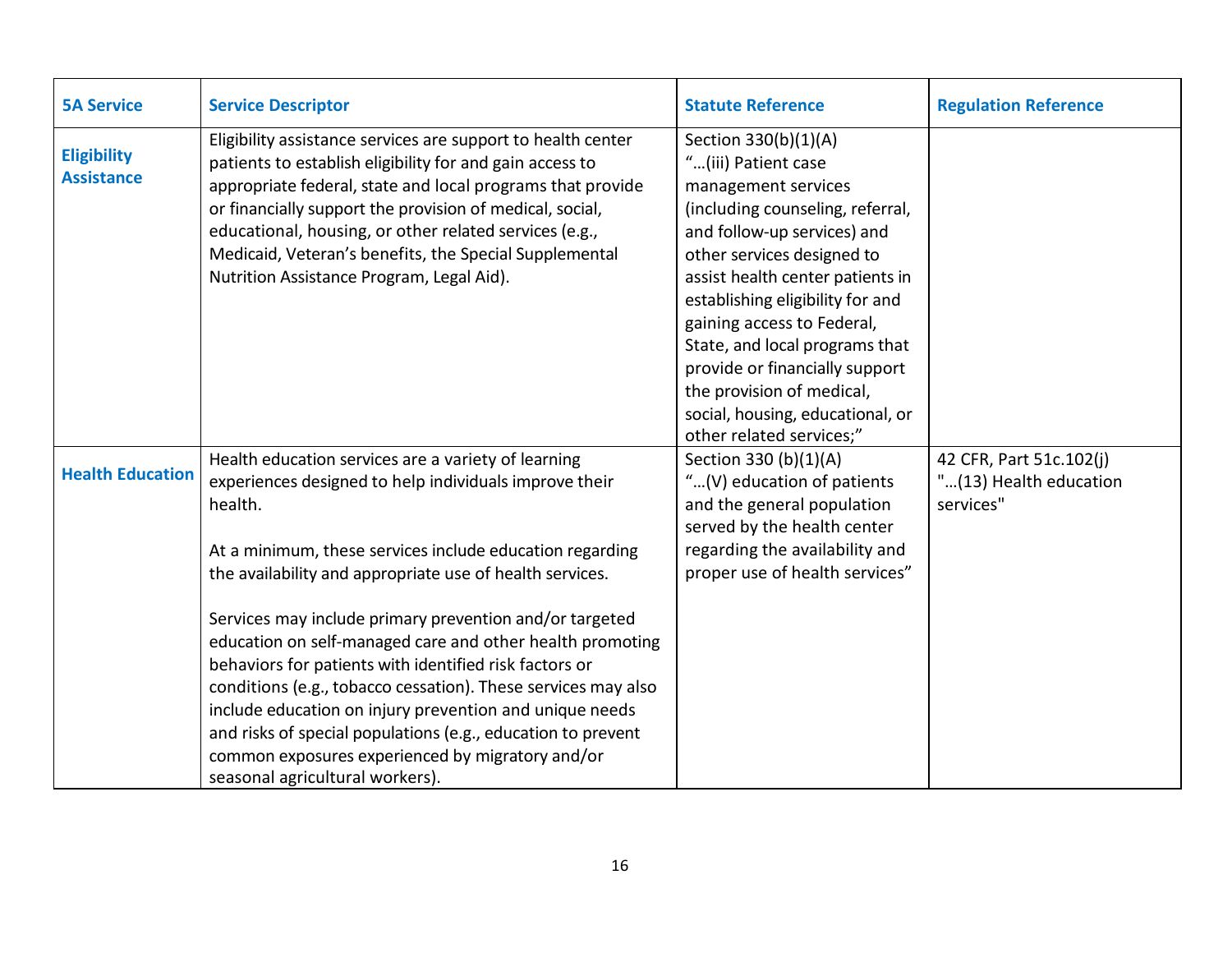<span id="page-16-1"></span><span id="page-16-0"></span>

| <b>5A Service</b>     | <b>Service Descriptor</b>                                                                                                                                                                                                                                                                                                                                                                                                                                                                                                                                                        | <b>Statute Reference</b>                                                                                                                                                                                                                                                                                                                                                                                                                       | <b>Regulation Reference</b>                                                                                                                                                                                                                                                                                                                                                                                                                                |
|-----------------------|----------------------------------------------------------------------------------------------------------------------------------------------------------------------------------------------------------------------------------------------------------------------------------------------------------------------------------------------------------------------------------------------------------------------------------------------------------------------------------------------------------------------------------------------------------------------------------|------------------------------------------------------------------------------------------------------------------------------------------------------------------------------------------------------------------------------------------------------------------------------------------------------------------------------------------------------------------------------------------------------------------------------------------------|------------------------------------------------------------------------------------------------------------------------------------------------------------------------------------------------------------------------------------------------------------------------------------------------------------------------------------------------------------------------------------------------------------------------------------------------------------|
| <b>Outreach</b>       | Outreach services are a broad range of culturally and<br>linguistically appropriate activities focused on recruiting and<br>retaining patients from the target population/service area.<br>At a minimum, these services must promote awareness of<br>the health center's services and support entry into care.<br>These services do not involve direct patient care where a<br>provider is generating a face-to-face visit with a patient,<br>documenting the care in a patient medical record, or<br>exercising clinical judgment in the provision of services to a<br>patient. | Section 330(b)(1)(A) "(iv)<br>Services that enable<br>individuals to use the services<br>of the health center (including<br>outreach and transportation<br>services and, if a substantial<br>number of the individuals in<br>the population served by a<br>center are of limited English-<br>speaking ability, the services<br>of appropriate personnel<br>fluent in the language spoken<br>by a predominant number of<br>such individuals);"  | 42 CFR, Part 51c.102(j)<br>"(14) services, including the<br>services of outreach workers,<br>which promote and facilitate<br>optimal use of primary health<br>services and servicesif a<br>substantial number of<br>individuals in the population<br>served by the center are of<br>limited English-speaking<br>ability, the services of<br>outreach workers and other<br>personnel fluent in the<br>language or languages spoken<br>by such individuals." |
| <b>Transportation</b> | Transportation services are services that enable patients to<br>access health center services when transportation would<br>otherwise be a barrier to care (e.g., providing transport<br>vans, bus tokens or vouchers for public transportation, or<br>linkages to other community transportation programs).                                                                                                                                                                                                                                                                      | Section 330 (b)(1)(A)<br>"(iv) Services that enable<br>individuals to use the services<br>of the health center (including<br>outreach and transportation<br>services and, if a substantial<br>number of the individuals in<br>the population served by a<br>center are of limited English-<br>speaking ability, the services<br>of appropriate personnel<br>fluent in the language spoken<br>by a predominant number of<br>such individuals);" | 42 CFR, Part 51c.102(h)<br>"Primary Health Services<br>means(5) Transportation<br>services as needed for<br>adequate patient care,<br>sufficient so that residents of<br>the catchment area served by<br>the center with special<br>difficulties of access to<br>services provided by the<br>center receive such services;"                                                                                                                                |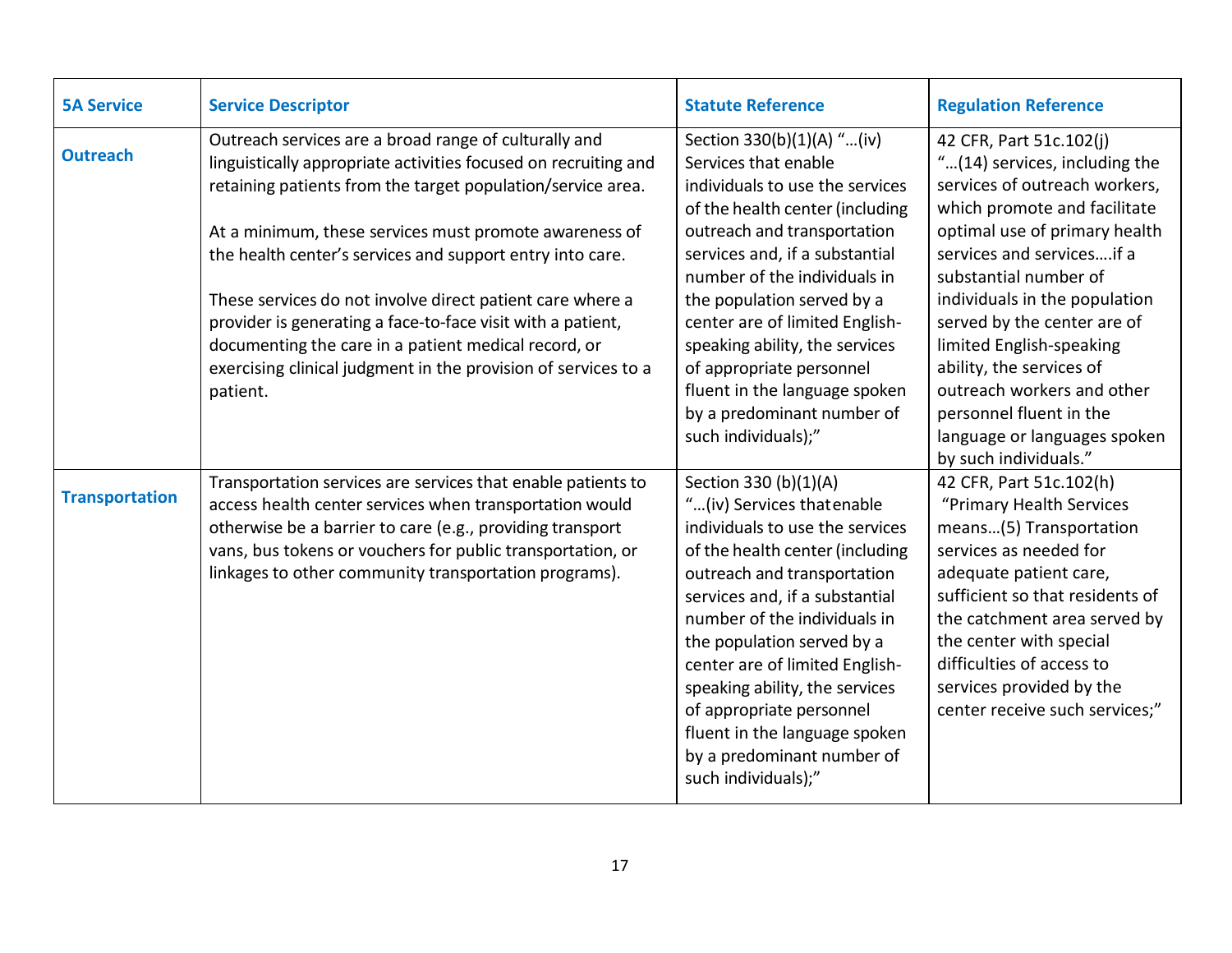<span id="page-17-2"></span><span id="page-17-1"></span><span id="page-17-0"></span>

| <b>5A Service</b>                           | <b>Service Descriptor</b>                                                                                                                                                                                                                                                                                                                                                                                                                                                                                                                                                                                                                                                                                                   | <b>Statute Reference</b>                                                                                                                                                                                                                                                                                                                                                                                                                       | <b>Regulation Reference</b>                                                                                                                                                                                                                                                                                                                                                                                                       |
|---------------------------------------------|-----------------------------------------------------------------------------------------------------------------------------------------------------------------------------------------------------------------------------------------------------------------------------------------------------------------------------------------------------------------------------------------------------------------------------------------------------------------------------------------------------------------------------------------------------------------------------------------------------------------------------------------------------------------------------------------------------------------------------|------------------------------------------------------------------------------------------------------------------------------------------------------------------------------------------------------------------------------------------------------------------------------------------------------------------------------------------------------------------------------------------------------------------------------------------------|-----------------------------------------------------------------------------------------------------------------------------------------------------------------------------------------------------------------------------------------------------------------------------------------------------------------------------------------------------------------------------------------------------------------------------------|
| <b>Translation</b>                          | Translation services are services to make care linguistically<br>accessible and culturally responsive for individuals with<br>limited English proficiency and/or a disability impacting<br>communication.<br>At a minimum, these services includes the timely availability<br>of professional translation (written) and interpretation (oral)<br>services (e.g., access to bilingual providers, onsite<br>interpreters, language telephone line) based on the primary<br>language(s) spoken by a substantial number of individuals in<br>the health center's target population and service area.<br>These services also include auxiliary aids to ensure effective<br>communication with individuals who have disabilities. | Section 330 (b)(1)(A)<br>"(iv) Services that enable<br>individuals to use the services<br>of the health center (including<br>outreach and transportation<br>services and, if a substantial<br>number of the individuals in<br>the population served by a<br>center are of limited English-<br>speaking ability, the services<br>of appropriate personnel<br>fluent in the language spoken<br>by a predominant number of<br>such individuals);" | 42 CFR, Part 51c.102(j)<br>"(14) services, including the<br>services of outreach workers,<br>which promote and facilitate<br>optimal use of primary health<br>services and servicesif a<br>substantial number of<br>individuals in the population<br>served by the center are of<br>limited English-speaking<br>ability, the services of<br>outreach workers and other<br>personnel fluent in the<br>language or languages spoken |
| <b>ADDITIONAL SERVICES</b>                  |                                                                                                                                                                                                                                                                                                                                                                                                                                                                                                                                                                                                                                                                                                                             |                                                                                                                                                                                                                                                                                                                                                                                                                                                | by such individuals."                                                                                                                                                                                                                                                                                                                                                                                                             |
| <b>Additional Dental</b><br><b>Services</b> | Additional dental services are basic services at a general<br>practice level to diagnose and treat disease, injury, or<br>impairment in teeth and associated structures of the oral<br>cavity and include any diagnostic x-rays or imaging.<br>These services may include: fillings and single unit crowns;<br>non-surgical-endodontics, extractions, periodontal<br>therapies, bridges or dentures.<br>Complex dental services (e.g., oral surgery, surgical<br>endodontics, orthodontics) are considered specialty<br>services.                                                                                                                                                                                           | Not described                                                                                                                                                                                                                                                                                                                                                                                                                                  | 42 CFR, Part 51c.102(j)<br>"(6) Dental services other<br>than those provided as<br>primary health services"                                                                                                                                                                                                                                                                                                                       |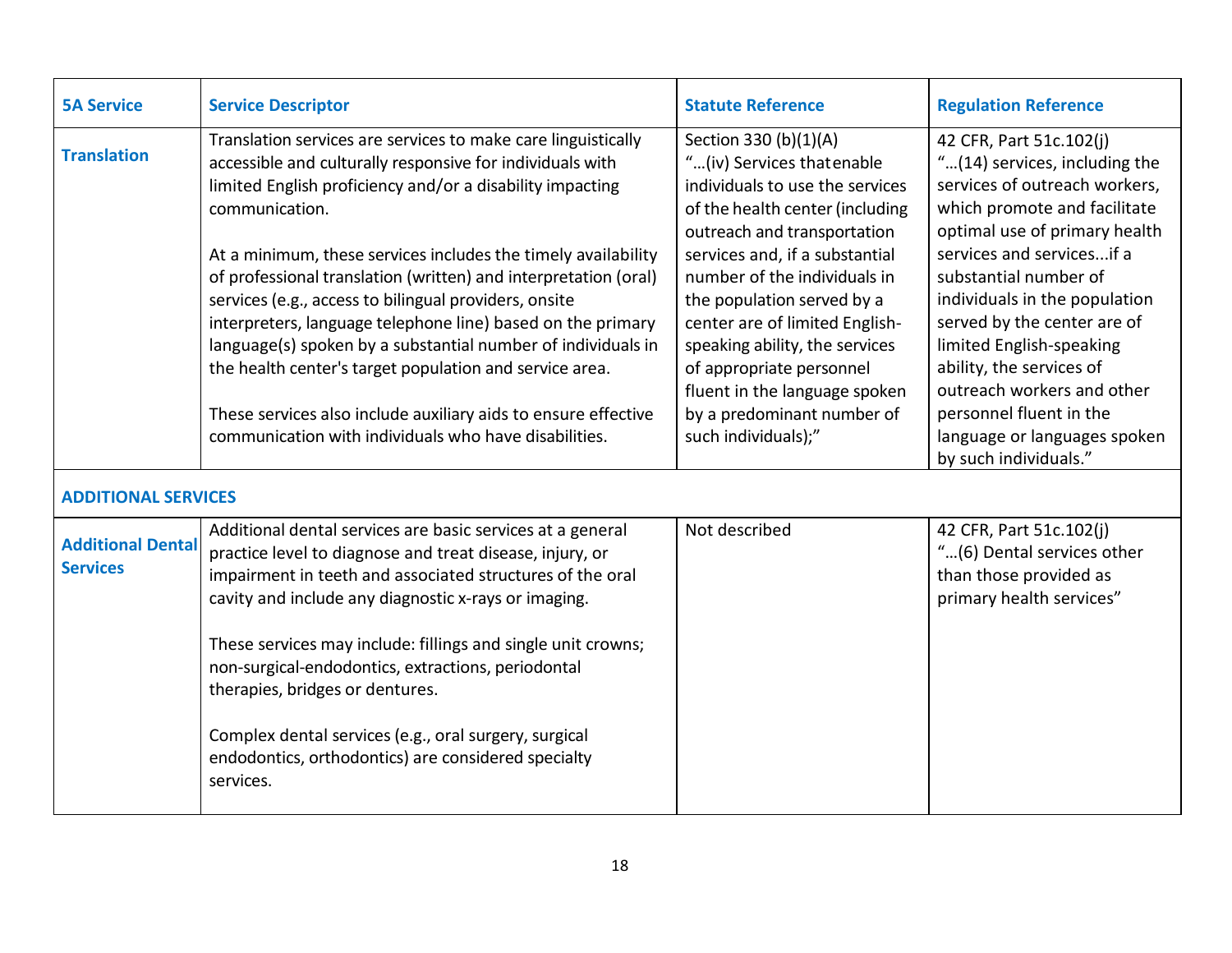<span id="page-18-1"></span><span id="page-18-0"></span>

| <b>5A Service</b>                                 | <b>Service Descriptor</b>                                                                                                                                                                                                                                                                                                                                                                                                                                                                                                                                                                             | <b>Statute Reference</b>                                                                           | <b>Regulation Reference</b>                                                                                                                                                 |
|---------------------------------------------------|-------------------------------------------------------------------------------------------------------------------------------------------------------------------------------------------------------------------------------------------------------------------------------------------------------------------------------------------------------------------------------------------------------------------------------------------------------------------------------------------------------------------------------------------------------------------------------------------------------|----------------------------------------------------------------------------------------------------|-----------------------------------------------------------------------------------------------------------------------------------------------------------------------------|
| <b>Behavioral Health</b><br><b>Services</b>       | Behavioral health services encompass a wide array of<br>services that address both mental health and substance<br>use disorder.                                                                                                                                                                                                                                                                                                                                                                                                                                                                       | Section 330(b)(2)<br>"(A) behavioral and mental<br>health and substance use<br>disorder services;" | 42 CFR, Part 51c.102(j)<br>"(5) Mental health services,<br>including services of<br>psychiatrists, psychologists,<br>and other appropriate mental<br>health professionals;" |
| <b>Mental</b><br><b>Health</b><br><b>Services</b> | Mental health services are the prevention, assessment,<br>diagnosis, treatment/intervention, and follow-up of mental<br>health conditions and disorders (e.g., depression, anxiety,<br>attention deficit and disruptive behavior disorders)<br>including care of patients with severe mental illness who<br>have been stabilized.<br>These services may include treatment and counseling for<br>health center patients such as individual or group<br>counseling/psychotherapy, cognitive-behavioral therapy or<br>problem solving therapy, 24-hour crisis services, and case<br>management services. | Section 330(b)(2)<br>"(A) behavioral and mental<br>health and substance use<br>disorder services;" | 42 CFR, Part 51c.102(j)<br>"(5) Mental health services,<br>including services of<br>psychiatrists, psychologists,<br>and other appropriate mental<br>health professionals;" |
|                                                   | Psychiatry is considered a specialty service.                                                                                                                                                                                                                                                                                                                                                                                                                                                                                                                                                         |                                                                                                    |                                                                                                                                                                             |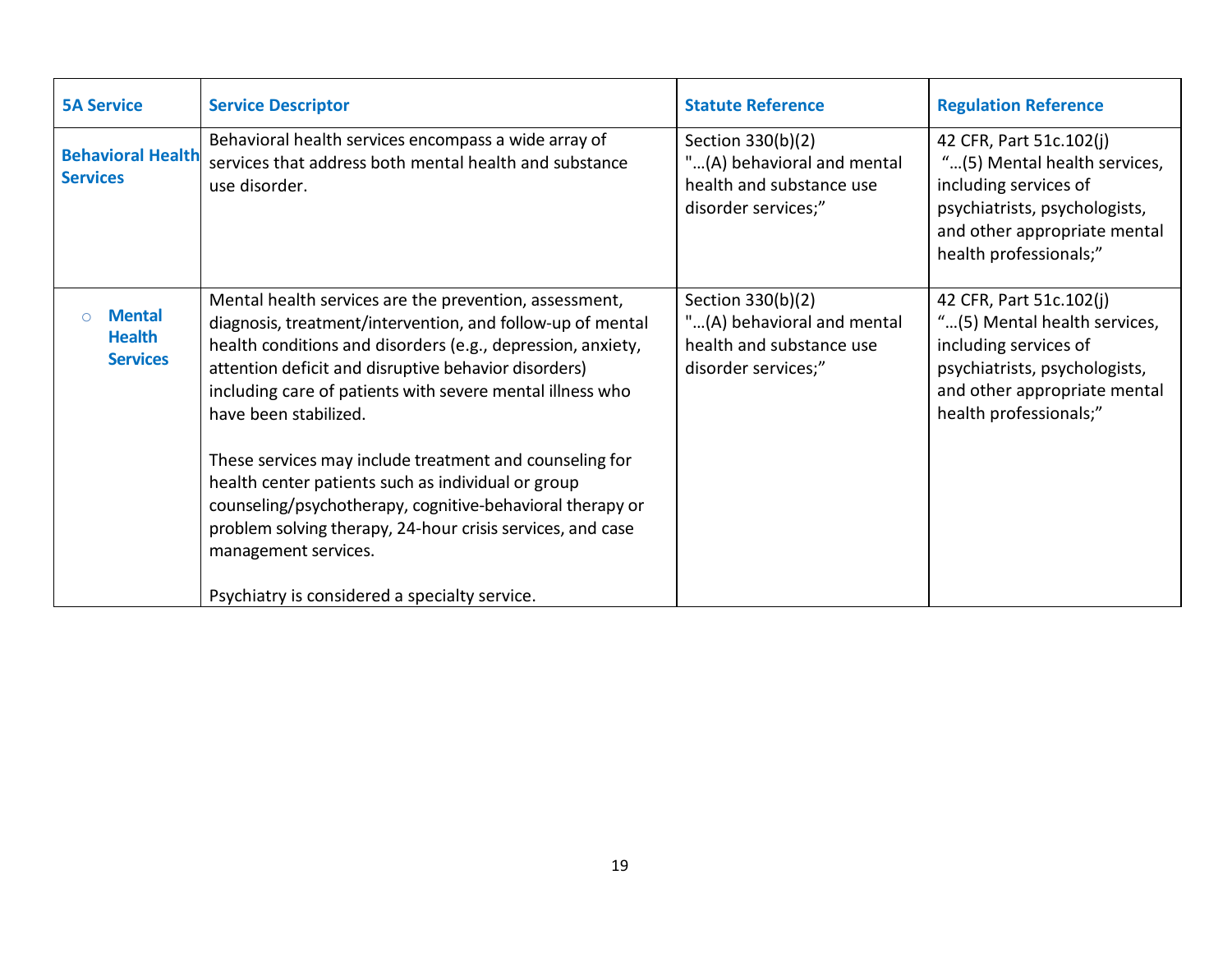<span id="page-19-0"></span>

| <b>5A Service</b>                                                                     | <b>Service Descriptor</b>                                                                                                                                                                                                                                                                                                                                                                                                                                                                                                                                                                                                                                                                                                                                                                                                                                     | <b>Statute Reference</b>                                                                           | <b>Regulation Reference</b> |
|---------------------------------------------------------------------------------------|---------------------------------------------------------------------------------------------------------------------------------------------------------------------------------------------------------------------------------------------------------------------------------------------------------------------------------------------------------------------------------------------------------------------------------------------------------------------------------------------------------------------------------------------------------------------------------------------------------------------------------------------------------------------------------------------------------------------------------------------------------------------------------------------------------------------------------------------------------------|----------------------------------------------------------------------------------------------------|-----------------------------|
| <b>Substance</b><br>$\circ$<br><b>Use</b><br><b>Disorder</b><br>Services <sup>7</sup> | Substance use disorder services are screening, diagnosis,<br>and treatment services for substance use disorders (e.g.,<br>abuse of alcohol, tobacco, prescription drugs).<br>These services may include:<br>age appropriate, harm/risk reduction and age<br>$\bullet$<br>appropriate counseling to address identified risk<br>factors, support abstinence and/or decrease<br>negative consequences of substance use<br>disorder;<br>detoxification to manage withdrawal symptoms<br>associated with substance use disorder;<br>and/or<br>treatment/rehabilitation, to include individual<br>$\bullet$<br>and/or group treatment, counseling and case<br>management.<br>Treatment may occur in out-patient or in short-term<br>residential settings and may include medication-assisted<br>treatment (e.g., buprenorphine products, methadone,<br>naltrexone). | Section 330(b)(2)<br>"(A) behavioral and mental<br>health and substance use<br>disorder services;" |                             |

<sup>&</sup>lt;sup>7</sup> Health centers that do not receive HCH funding or designation, record substance use disorder services under the Additional Services section of Form 5A, under Behavioral Health Services. Health centers receiving Healthcare for the Homeless (HCH) funding or designation through 330(h) must record substance use disorder services under the Required Services section of Form 5A. For HCH health centers that also receive funding or designation to serve an additional population (e.g., 330(e)), substance use disorder services are only recorded once, under Required Services.

 $\overline{a}$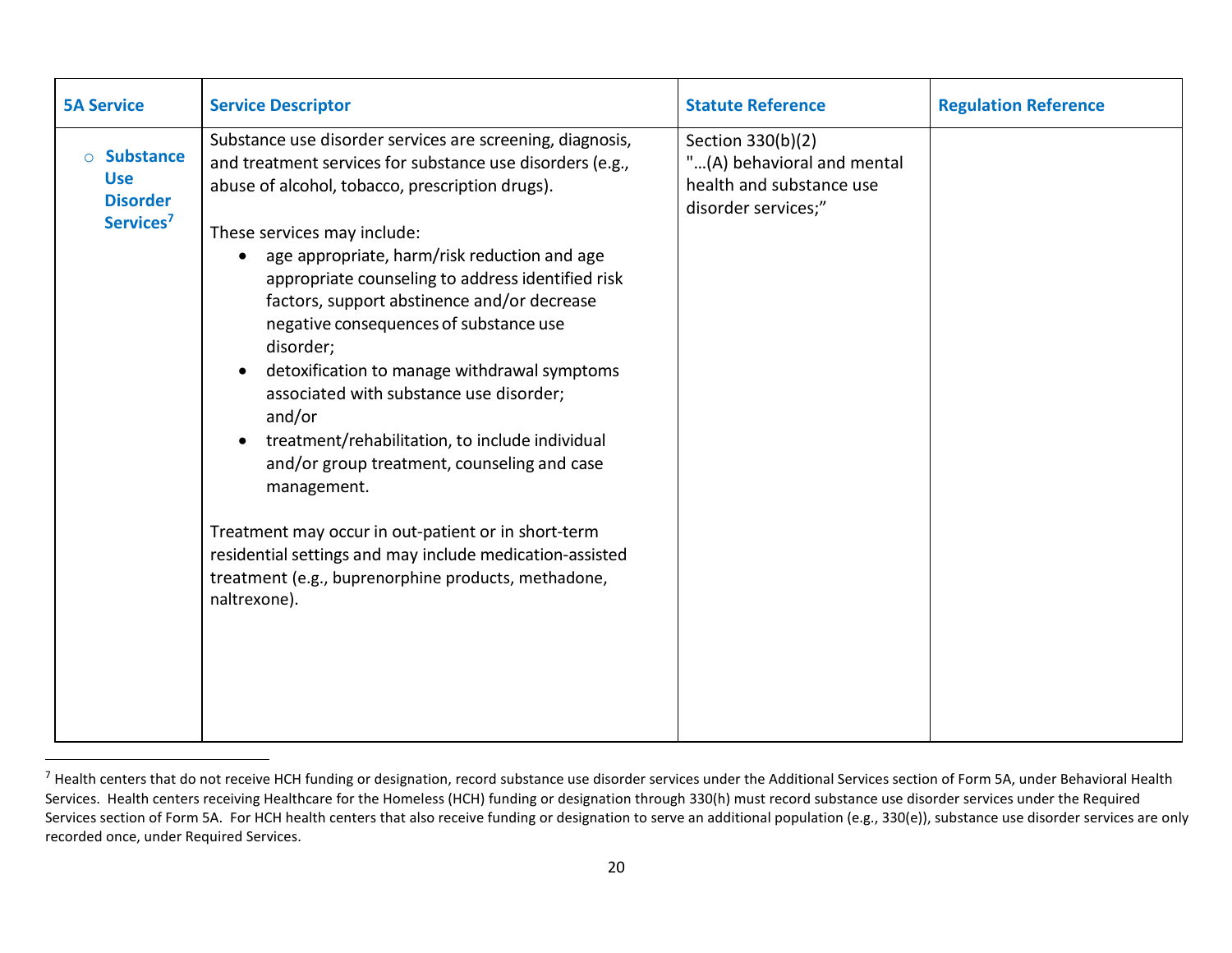<span id="page-20-1"></span><span id="page-20-0"></span>

| <b>5A Service</b>                                             | <b>Service Descriptor</b>                                                                                                                                                                                                                                                                                                                                                                                       | <b>Statute Reference</b>                                 | <b>Regulation Reference</b>                                                                                                                                           |
|---------------------------------------------------------------|-----------------------------------------------------------------------------------------------------------------------------------------------------------------------------------------------------------------------------------------------------------------------------------------------------------------------------------------------------------------------------------------------------------------|----------------------------------------------------------|-----------------------------------------------------------------------------------------------------------------------------------------------------------------------|
| <b>Optometry</b>                                              | Optometry services assess the health of the eyes and<br>related structures.<br>These services include conducting routine eye exams,<br>prescribing glasses/contacts, identifying related systemic<br>conditions affecting the eye, and treating injuries and<br>disorders of the visual system.<br>Ophthalmology and surgical procedures of the eye (e.g.,<br>laser surgery) are considered specialty services. | Not described                                            | 42 CFR, Part 51c.102(j)<br>"(7) Vision services,<br>including routine eye and<br>vision examinations and<br>provision of eyeglasses, as<br>appropriate and feasible;" |
| <b>Recuperative</b><br><b>Care Program</b><br><b>Services</b> | Recuperative care program services are short-term care and<br>case management provided to individuals recovering from<br>an acute illness or injury that generally does not necessitate<br>hospitalization, but would be exacerbated by their living<br>conditions (e.g., street, shelter or other unsuitable places).                                                                                          | Section 330(b)(2)<br>"(B) recuperative care<br>services" | Not described                                                                                                                                                         |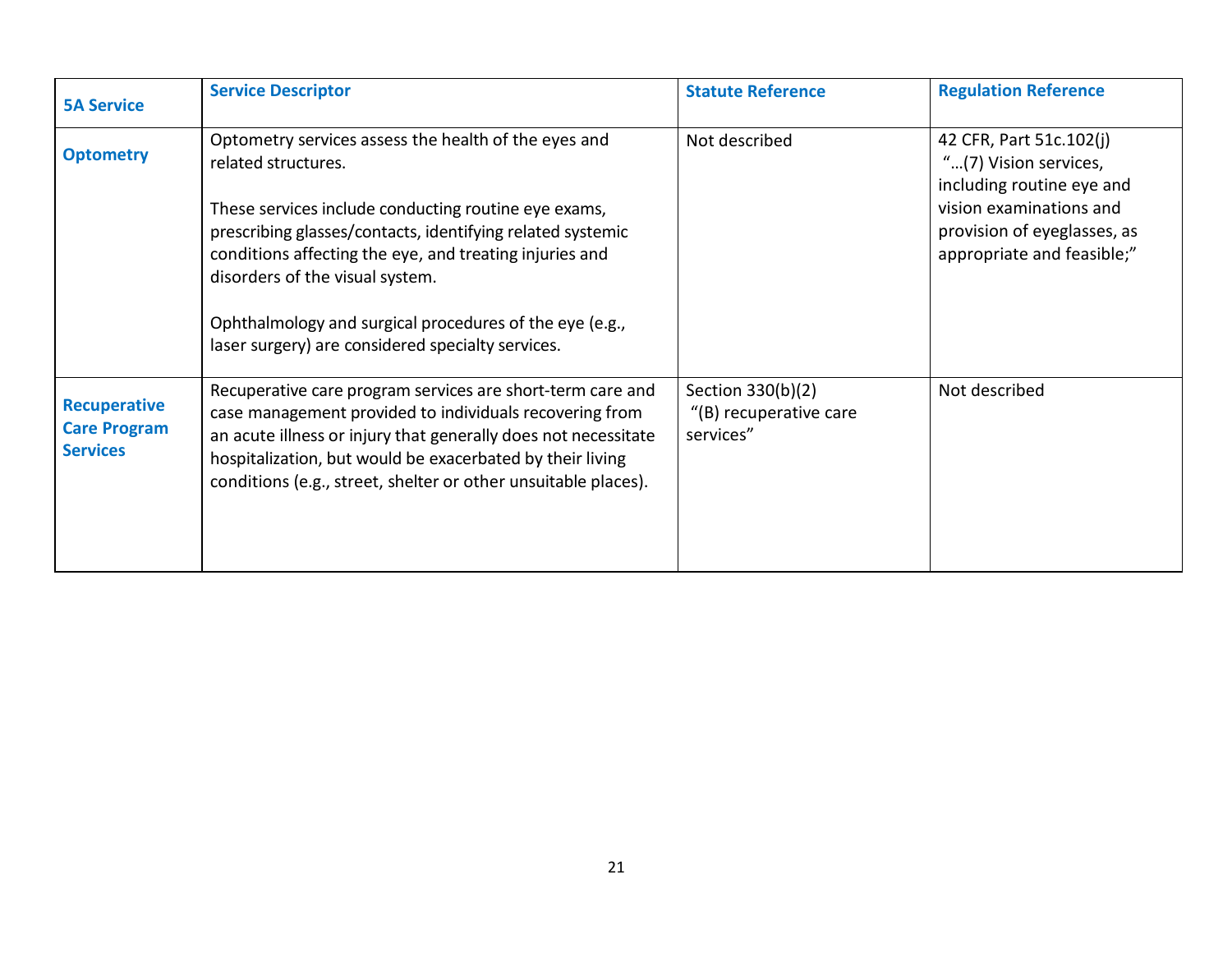<span id="page-21-0"></span>

| <b>Environmental</b>   | Environmental health services prevent, detect and mitigate    | Section 330(b)(2)                  | 42 CFR, Part 51c.102            |
|------------------------|---------------------------------------------------------------|------------------------------------|---------------------------------|
|                        | unhealthy environmental conditions (e.g., contaminated        | "(C) environmental health          | "(d) Environmental health       |
| <b>Health Services</b> | water supply, chemical and pesticide exposures, air quality,  | services including--(i) the        | services means the detection    |
|                        | exposure to lead, poor field sanitation, rodent and parasitic | detection and alleviation of       | and alleviation of unhealthful  |
|                        | infestation, and aging or over-crowded housing).              | unhealthful conditions             | conditions of the environment   |
|                        |                                                               | associated with--(I) water         | of the catchment area, suchas   |
|                        |                                                               | supply; (II) chemical and          | problems associated with        |
|                        |                                                               | pesticide exposures; (III) air     | water supply, sewage            |
|                        |                                                               | quality; or (IV) exposure to       | treatment, solid waste          |
|                        |                                                               | lead; (ii) sewage treatment;       | disposal, rodent and parasite   |
|                        |                                                               | (iii) solid waste disposal; (iv)   | infestation, and housing        |
|                        |                                                               | rodent and parasitic               | conditions. For the purposes    |
|                        |                                                               | infestation; (v) field sanitation; | of this part, the detection and |
|                        |                                                               | (vi) housing; and (vii) other      | alleviation of unhealthful      |
|                        |                                                               | environmental factors related      | conditions of the environment   |
|                        |                                                               | to health; and"                    | includes the notification of    |
|                        |                                                               |                                    | and making of arrangements      |
|                        |                                                               |                                    | with appropriate Federal,       |
|                        |                                                               |                                    | State, or local authorities     |
|                        |                                                               |                                    | responsible for correcting such |
|                        |                                                               |                                    | conditions."                    |
|                        |                                                               |                                    |                                 |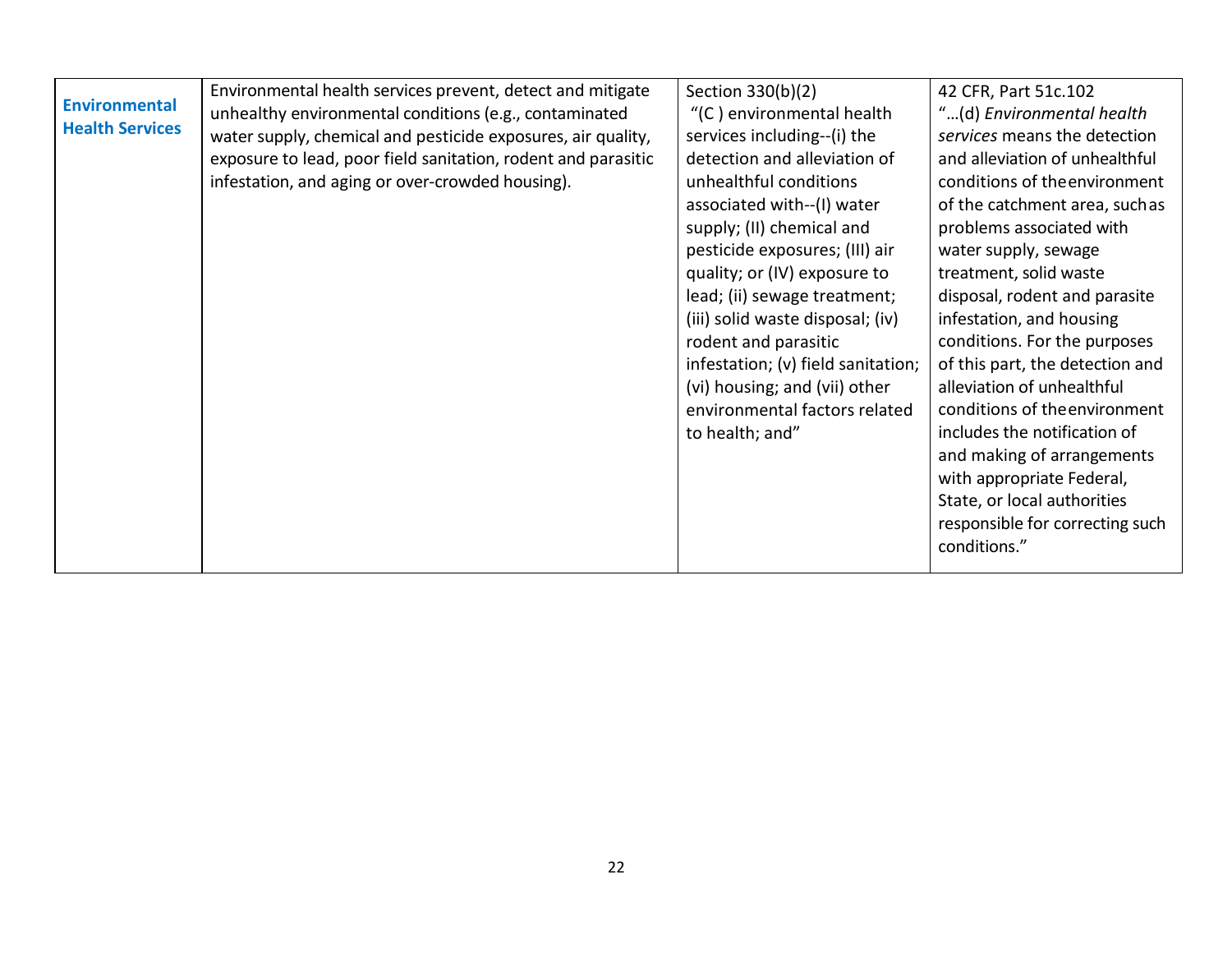<span id="page-22-3"></span><span id="page-22-2"></span><span id="page-22-1"></span><span id="page-22-0"></span>

| <b>5A Service</b>                                      | <b>Service Descriptor</b>                                                                                                                                                                                                                                                                                                                                                                                                                                                      | <b>Statute Reference</b> | <b>Regulation Reference</b>                                                                                                                                                                                                                                                                                                                                                                      |
|--------------------------------------------------------|--------------------------------------------------------------------------------------------------------------------------------------------------------------------------------------------------------------------------------------------------------------------------------------------------------------------------------------------------------------------------------------------------------------------------------------------------------------------------------|--------------------------|--------------------------------------------------------------------------------------------------------------------------------------------------------------------------------------------------------------------------------------------------------------------------------------------------------------------------------------------------------------------------------------------------|
| <b>Nutrition</b>                                       | Nutrition services prevent and treat diseases and conditions<br>through nutritional assessment, diagnosis and treatment.<br>These services may include medical nutrition therapy,<br>nutrition education and counseling, and other interventions<br>to enhance knowledge and impact behaviors related to<br>healthy eating, nutrition and health.<br>These services may include the nutrition services of a WIC<br>program, if the WIC program is within the scope of project. | Not described            | 42 CFR, Part 51c.102(h)<br>"(3) Preventive health<br>services, including medical<br>social services, nutritional<br>assessment and referral,<br>preventive health education,<br>children's eye and ear<br>examinations, prenatal and<br>post-partum care, prenatal<br>services, well child care<br>(including periodic screening),<br>immunizations, and voluntary<br>family planning services;" |
| <b>Occupational</b><br><b>Therapy</b>                  | Occupational therapy services provide assessment<br>and treatment services to assist patients in their<br>ability to perform activities of daily living.                                                                                                                                                                                                                                                                                                                       | Not described            | 42 CFR, Part 51c.102(j)<br>"(4) Rehabilitative services<br>(including physical and<br>occupational therapy) and<br>long-term physical medicine;"                                                                                                                                                                                                                                                 |
| <b>Physical Therapy</b>                                | Physical therapy services provide assessment and treatment<br>services to assist patients to maintain, restore, and improve<br>physical activity and functioning while ensuring safety.                                                                                                                                                                                                                                                                                        | Not described            | 42 CFR, Part 51c.102(j)<br>"(4) Rehabilitative services<br>(including physical and<br>occupational therapy) and<br>long-term physical medicine;"                                                                                                                                                                                                                                                 |
| <b>Speech-Language</b><br>Pathology/<br><b>Therapy</b> | Speech-language pathology/therapy services provide<br>assessment and treatment services to assist patients to<br>improve and optimize their ability to communicate and<br>swallow.                                                                                                                                                                                                                                                                                             | Not described            | Not described                                                                                                                                                                                                                                                                                                                                                                                    |